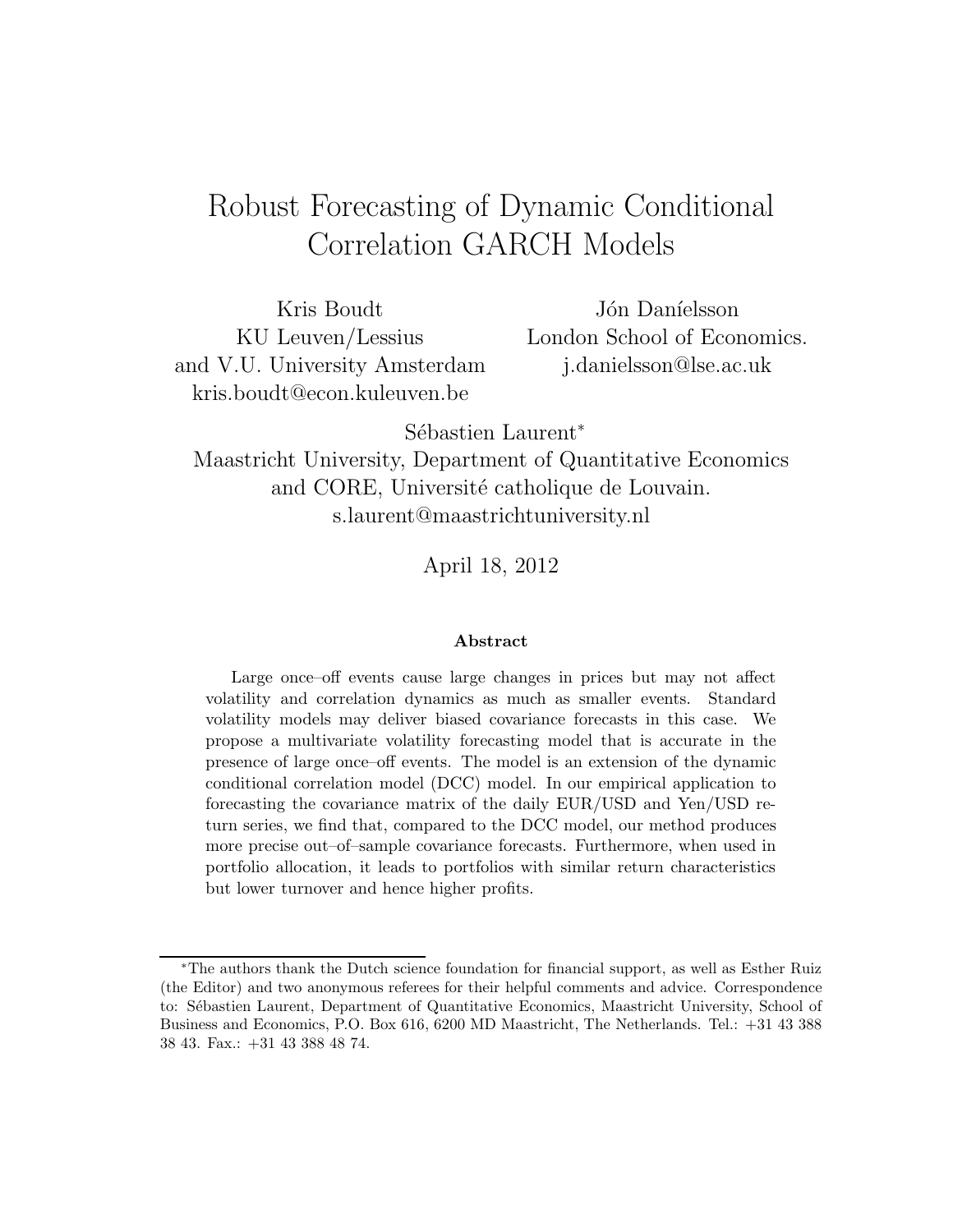## 1 Introduction

Prices of financial assets sometimes exhibit large jumps caused by once–off events, such as news announcements and it is often found that such extreme returns affect volatility less than a standard GARCH model would predict.<sup>1</sup> Using standard GARCH in such cases therefore leads not only to an overestimation of volatility for the days following the event, but, since the unconditional volatility forecast is upward biased, all volatility forecasts tend to be larger than they otherwise would be. A similar argument applies for correlation estimates. If only one of the stocks is subject to a large jump in prices, it biases the correlation estimates towards zero. In the case of co–jumps of the same (opposite) sign, the correlations are biased toward (minus) one.

Our objective in this paper is the development of a multivariate volatility forecasting model that is accurate in the presence of once–off events causing large changes in prices whilst not affecting volatility dynamics. There are two main directions one could take in the development of such a model. Either by explicitly modeling a jump process within a standard volatility model or by employing a robust estimation procedure for a standard volatility model. The former approach is necessary in applications where the properties of the jumps are of interest. However, jumps in daily returns are rare events and estimates of the jump process have large confidence bands. If the ultimate objective is forecasting volatility, a robust approach may therefore be a better choice, and this is what we do in this paper.

Our starting point is the univariate procedure proposed by Muler and Yohai (2008) for the estimation of GARCH models, whereby the impact of returns on volatility forecasts is bounded. They term this procedure as "bounded innovation propagation" (BIP) GARCH. We adjust their procedure to make it suitable for multivariate volatility forecasting when the underlying assets are subject to once–off shocks. This is the main contribution of the paper.

The most widely used models for forecasting conditional covariances and correlations

<sup>&</sup>lt;sup>1</sup>See e.g. Andersen, Bollerslev, and Diebold (2007), Bauwens and Storti (2009) and Carnero, Peña, and Ruiz  $(2012)$ .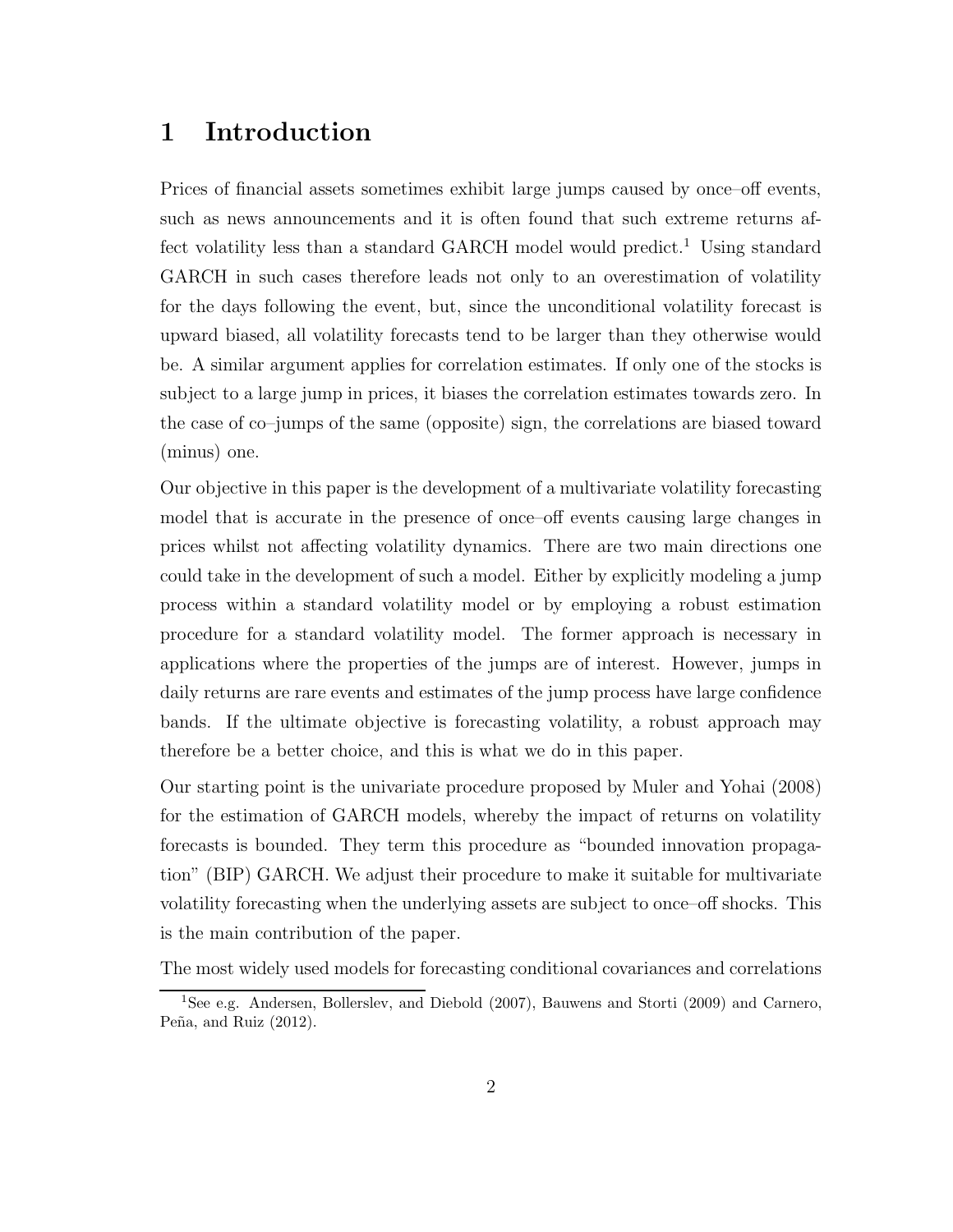are the BEKK model of Engle and Kroner (1995) and the dynamic conditional correlation model (DCC) of Engle (2002). Boudt and Croux (2010) proposed a robust estimation method for the BEKK model. Their robust model bounds the impact of jumps on the conditional variance of each asset based on the extremeness of the complete lagged return vector. This makes their model not suited for volatility forecasting since on the days following a jump in one of the assets, it underestimates the volatility of the assets that have not jumped. To avoid this and preserve the positive definiteness of the covariance forecasts, we choose to disentangle the robust forecasting of univariate volatilities and correlations and take the Aielli (2009) version of the dynamic conditional correlation model (cDCC) of Engle (2002) as our baseline model.

We make three extensions to the cDCC model. First, we use BIP–GARCH for the univariate volatilities instead of a standard GARCH. Second, we bound the impact of large innovations on the correlation matrix, through a BIP procedure in the update equation of the conditional correlation, along with a robust procedure to estimate the unconditional correlation. Finally, we propose a robust M–estimator for the parameters of the correlation dynamics. These three extensions ensure that extreme once–off events have little influence on the covariance predictions made by the proposed BIP–cDCC model.

We compare our model with the baseline models (standard GARCH and cDCC) by a variety of means. First, we run a Monte Carlo experiment to study the effect of jumps on the cDCC parameter estimates. The results indicate that estimates from the baseline model can result in a large bias when the data has additive jumps, while the BIP procedure provides accurate estimates of the parameters.

Second, the conditional covariance forecasts are compared with ex post covariance estimates based on high–frequency data. Using the model confidence set methodology, proposed by Hansen, Lunde, and Nason (2011), we find that the BIP models always belong to the set of superior forecasting models. Moreover, for most forecast horizons, their covariance forecasts are significantly better than all other models considered.

Our key empirical conclusion follows from applying the BIP model to the problem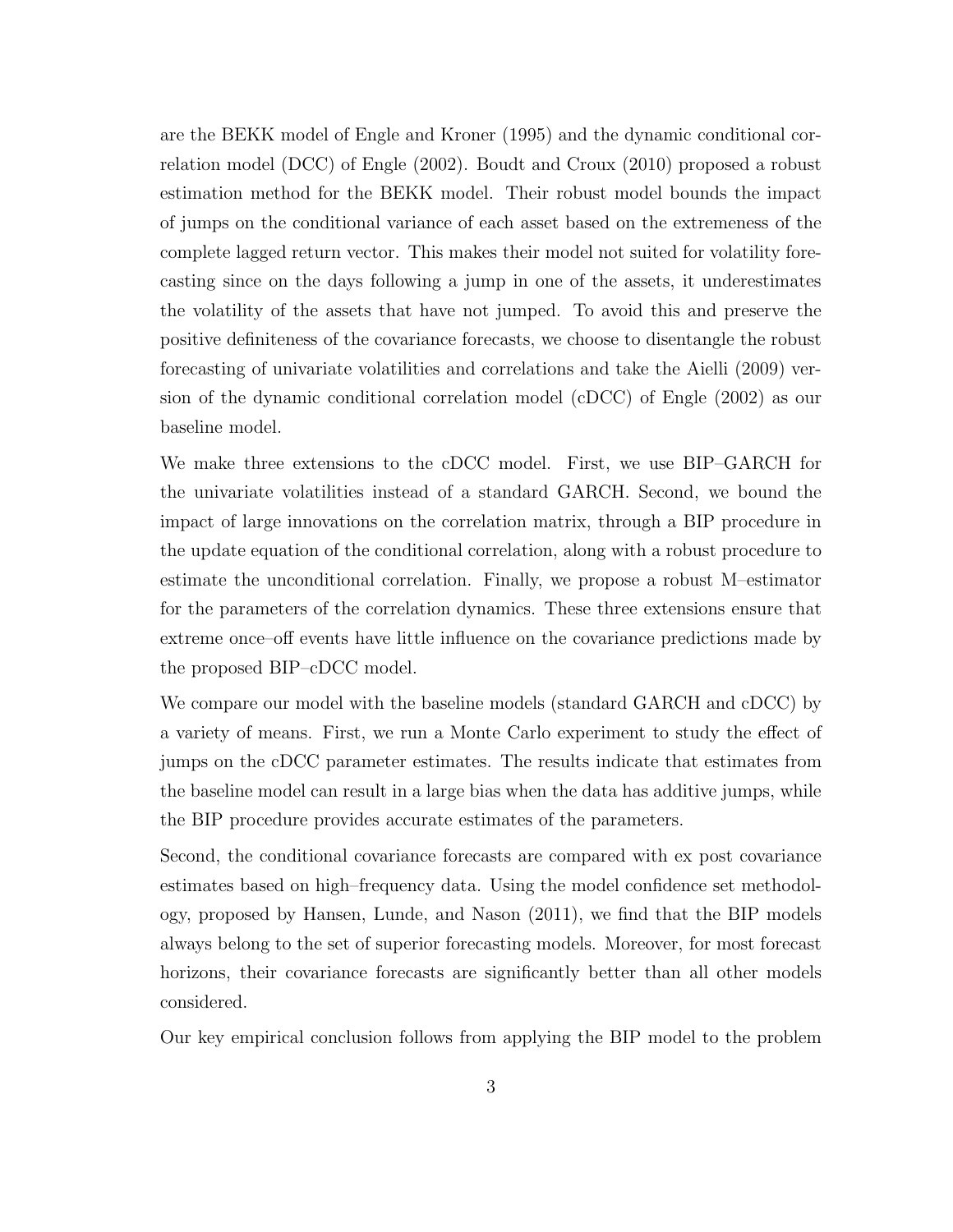of optimal portfolio allocation where we study an investor who adopts a volatility timing strategy where the changes in ex ante optimal portfolio weights are solely determined by the forecasts of the conditional covariance matrix. We find that the portfolio returns when using the BIP method have similar unconditional first and second moments as when the baseline model is employed. However, by using the BIP procedure we increase profits because the BIP conditional covariance matrices are more stable, resulting in lower portfolio churn and thus lower transaction costs. Therefore, even if both procedures have same mean return and standard deviation, net of transaction costs, the BIP procedure yields more profits overall.

The structure of the paper is as follows. Section 2 describes the univariate BIP– GARCH volatility forecast model. Section 3 then proposes the robust conditional correlation forecasting method. These forecasts rely on robust M-estimates of the dependence parameters, a BIP–cDCC conditional correlation model and a robust estimate of the unconditional correlation. Section 4 reports the results of the Monte Carlo study on the effect of jumps on parameter estimates of the cDCC and BIP– cDCC models. Section 5 evaluates the forecasting precision of the models, using high–frequency data covariance estimates as proxies for the true covariance. Section 6 analyzes the economic consequences of using the BIP–cDCC model for a minimum variance investor. Finally, Section 7 summarizes our main findings and points out some directions for future research.

## 2 Univariate Volatility Forecasting in the Presence of Extremes

Many volatility models, such as GARCH, are based on the assumption that each return observation has the same relative impact on future volatility, regardless of the magnitude of the return. This assumption is at odds with an increasing body of evidence indicating that the largest return observations have a relatively smaller effect on future volatility than smaller shocks (see for instance Andersen, Bollerslev, and Diebold, 2007).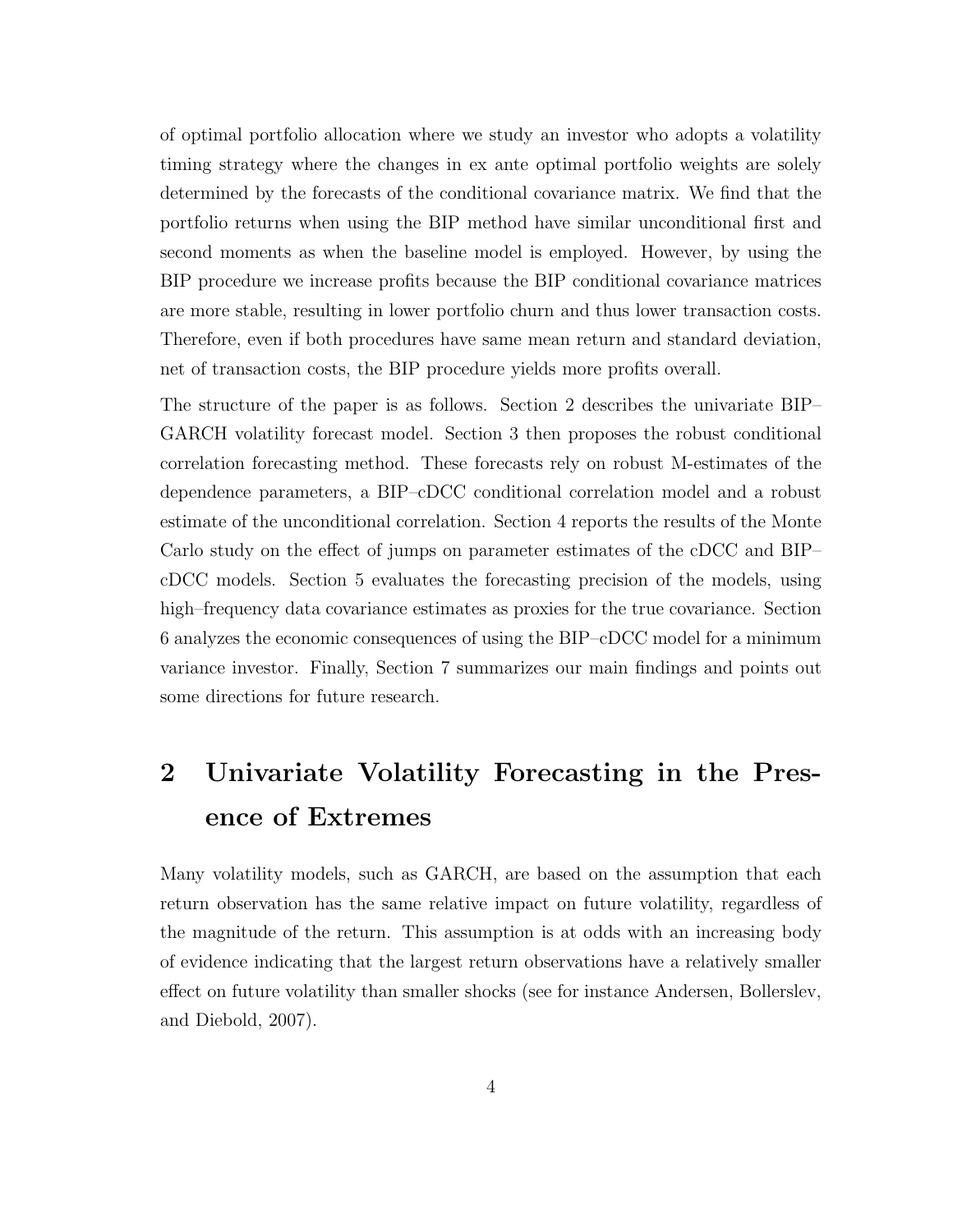One reason is the occurrence of extremely large shocks caused by once–off events that cannot be expected to influence future volatility much. In the webappendix, this is illustrated with the example of the stock price of Apple, which fell 52% on September 29, 2000 after it warned its fourth–quarter profit would fall well short of Wall Street forecasts.

Several proposals for explicitly addressing how extreme returns affect volatility have been made, e.g. Andersen, Bollerslev, and Diebold (2007) and Corsi, Pirino, and Renó (2008) who use a simple restricted autoregressive model to forecast the realized volatility. They show that decomposing volatility into a jump component and a continuous component results in the jump component being considerably less persistent than the continuous component.

Carnero, Peña, and Ruiz (2006), Franses and Ghijsels (1999), and Muler and Yohai (2008), among others, propose new methods designed to estimate the parameters of a GARCH(1,1) model in the presence of additive, but once–off, jumps. After subtracting the mean  $\mu$ , the observed return series  $s_t^*$  has a standard normal GARCH component  $y_t$  and a jump component  $a_t$ , i.e.

$$
s_t = s_t^* - \mu = y_t + a_t \tag{2.1}
$$

$$
y_t = \sqrt{h_t} z_t \text{ where } z_t \stackrel{i.i.d.}{\sim} N(0, 1) \tag{2.2}
$$

$$
h_t = \omega + \alpha_1 y_{t-1}^2 + \beta_1 h_{t-1}.
$$
\n(2.3)

The assumption of normal innovations could by replaced by another distributional hypothesis.

In the economic literature, the occurrence of additive jumps is mostly modeled by means of a Poisson distribution, such as in Vlaar and Palm (1993) and Chan and Maheu (2002). Such a parametric approach requires one to further specify and estimate a model governing the time–varying jump intensity and also the jump size. This leads to an increased complexity of the estimation method (especially in a multivariate framework) and a potential specification bias. Moreover, because of the low frequency of extremes in the sample, these estimates often have wide confidence bands.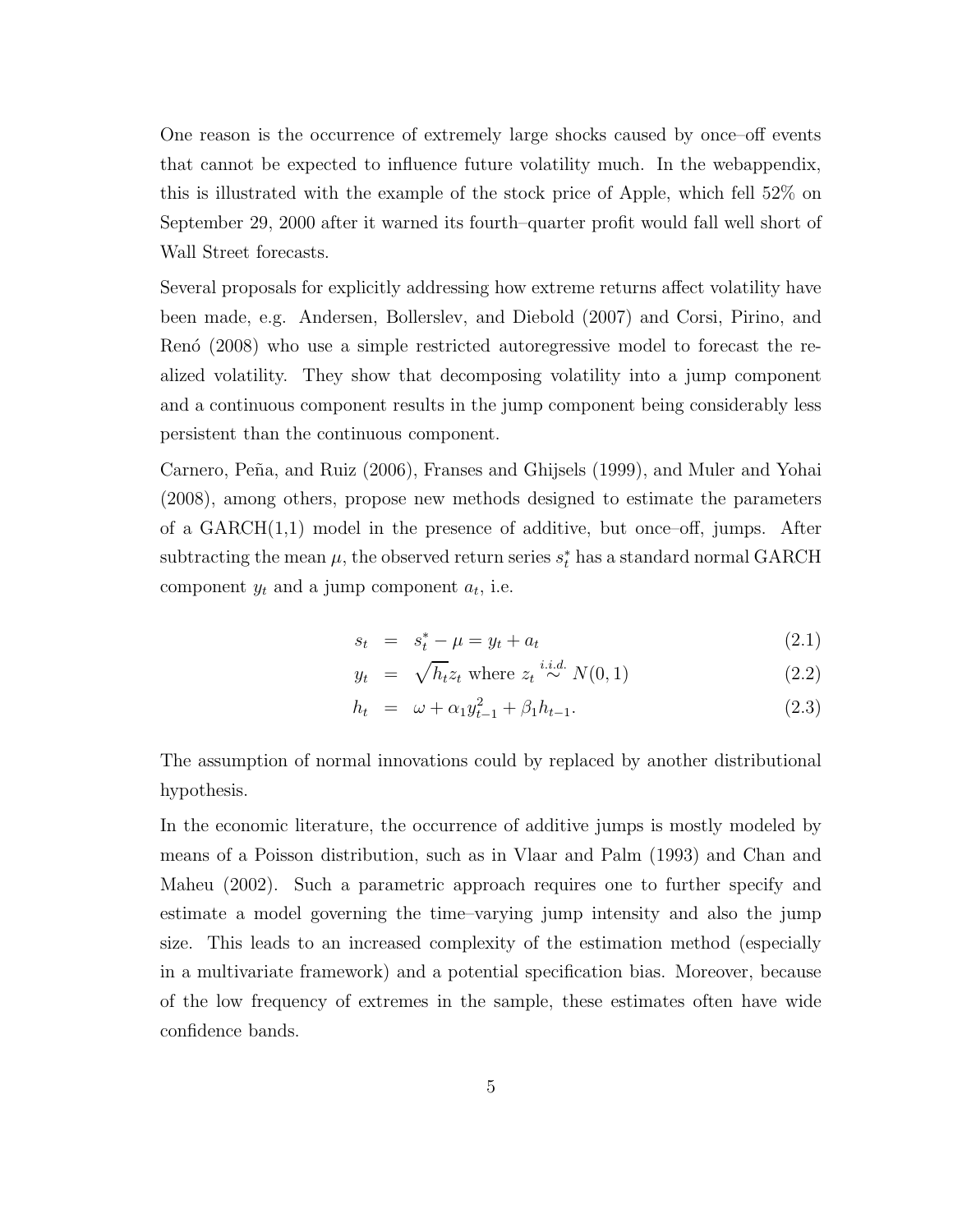If the ultimate objective is forecasting volatility, inference on the jump process is not needed to produce accurate volatility forecasts. In the "robust" approach, jumps are automatically detected in the estimation step and their effect on parameter estimation and volatility forecasts is bounded.

In absence of jumps (i.e., when  $a_t = 0 \forall t$ ), model (2.1)-(2.3) reduces to a standard  $GARCH(1,1)$  with normal innovations. This model is usually estimated by  $(Q)ML$ . When  $a_t \neq 0$  for some  $t \in \{1, \ldots, T\}$ ,  $y_t$  and  $a_t$  are not directly distinguishable from  $s_t^*$ . In this case the Gaussian QML is not appropriate because  $a_{t-1}$  has no impact on  $h_t$  while assuming a GARCH(1,1) for  $s_t^*$  would imply  $h_t = \omega + \alpha_1(y_{t-1} + a_{t-1})^2 +$  $\beta_1 h_{t-1}$ , i.e., a large and slowly decaying effect of  $a_{t-1}$  on future volatility predictions. Furthermore, if  $E(a_t) \neq 0$ ,  $\mu$  is no longer the unconditional mean of  $s_t^*$  and thus both its QML estimate and the empirical mean are expected to be strongly biased.

### 2.1 BIP–GARCH and robust M–estimator

Muler and Yohai (2008) (MY) show that one can limit the effect of  $a_t$  on the estimation of the parameters of the GARCH model by using a modified GARCH specification downweighing the effect of past jumps  $(a_{t-1})$  on time t conditional variance. Their approach estimates the GARCH parameters and detects jumps jointly, by identifying returns as jumps when a return is an extreme outlier under the estimated GARCH model. Because of the time–varying volatility, extremes need to be identified by the squared devolatilized return  $s_{t-1}^2/h_{t-1}$  rather than the squared return itself. Otherwise, jumps would be overdetected on days with high volatility and underdetected on days with low volatility. This leads to an auxiliary GARCH(1,1) model with weights on extremes:

$$
h_t = \omega + \alpha_1 w \left(\frac{s_{t-1}^2}{h_{t-1}}\right) s_{t-1}^2 + \beta_1 h_{t-1},\tag{2.4}
$$

where  $w(\cdot)$  is a weight function. Since  $s_{t-1}^2/h_{t-1}$  is chi-square distributed with one degree of freedom if there is no jump a time  $t - 1$ , it is natural to detect a jump occurrence in  $s_{t-1}^2$  if  $s_{t-1}^2/h_{t-1}$  exceeds  $k_{\delta,1}$ , the  $\delta$  quantile of the chi–square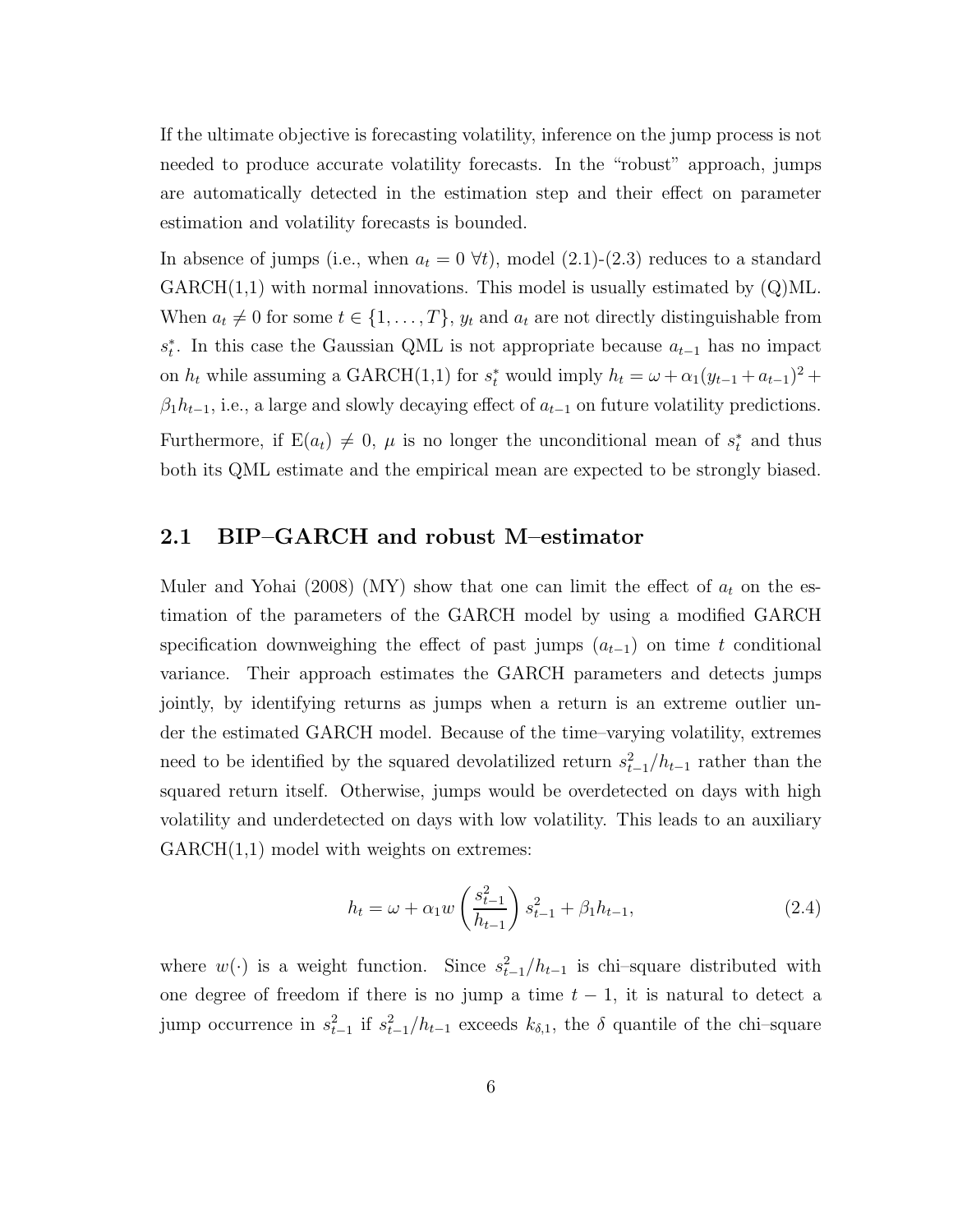distribution with one degree of freedom. The weight function used by MY is given by

$$
w_{k_{\delta,1}}^{\text{MY}}(u) = \min\left(1, \frac{k_{\delta,1}}{u}\right). \tag{2.5}
$$

Model (2.4) with weight function (2.5) is called *Bounded Innovation Propagation* (BIP)–GARCH since the effect of past shocks on future volatility is bounded. MY show that the combination of a BIP–GARCH with an outlier robust M–estimator considerably reduces the root mean squared error (RMSE) of the parameter estimates in presence of additive jumps.<sup>2</sup>

For the estimation of the BIP–GARCH model, MY recommend using a M–estimator that minimizes the average value of an objective function  $\rho(\cdot)$ , evaluated at the log– transform of squared devolatilized returns, i.e.

$$
\hat{\theta}^{\mathcal{M}} = \operatorname{argmin}_{\theta \in \Theta} \frac{1}{T} \sum_{t=1}^{T} \rho \left( \log \frac{s_t^2}{h_t} \right). \tag{2.6}
$$

For robustness, this  $\rho$ -function needs to downweight the extreme observations and hence the jumps. The choice of  $\rho(\cdot)$  trades off robustness vs. efficiency. Based on a comparison of several candidate  $\rho$ -function in the webappendix (Boudt, Daníelsson, and Laurent, 2012), we recommend the one associated to the Student  $t_4$  density function:

$$
\rho_2(z) = -z + \sigma_{1,4}\rho_{t_{1,4}}(\exp(z)),
$$

where

$$
\rho_{t_{N,\nu}}(u) = (N + \nu) \log \left( 1 + \frac{u}{\nu - 2} \right) \tag{2.7}
$$

and

$$
\sigma_{N,\nu} = \frac{N}{E[\rho'_{t_{N,\nu}}(u)u]},
$$
\n(2.8)

with u a chi–squared random variable with N degrees of freedom.  $\sigma_{N,4}$  is reported in Table 1 for  $N = 1, 2, 5, 10$  and 50 and is needed to ensure Fisher consistency, as shown in Boudt and Croux  $(2010)$ . Carnero, Peña, and Ruiz  $(2012)$  document the

<sup>2</sup>Harvey and Chakravarty (2008) propose an alternative weight function based on the score of the t distribution with  $\nu$  degrees of freedom  $w_{\nu}^{\text{HC}}(u) = \frac{\nu+1}{\nu-2+u}$ .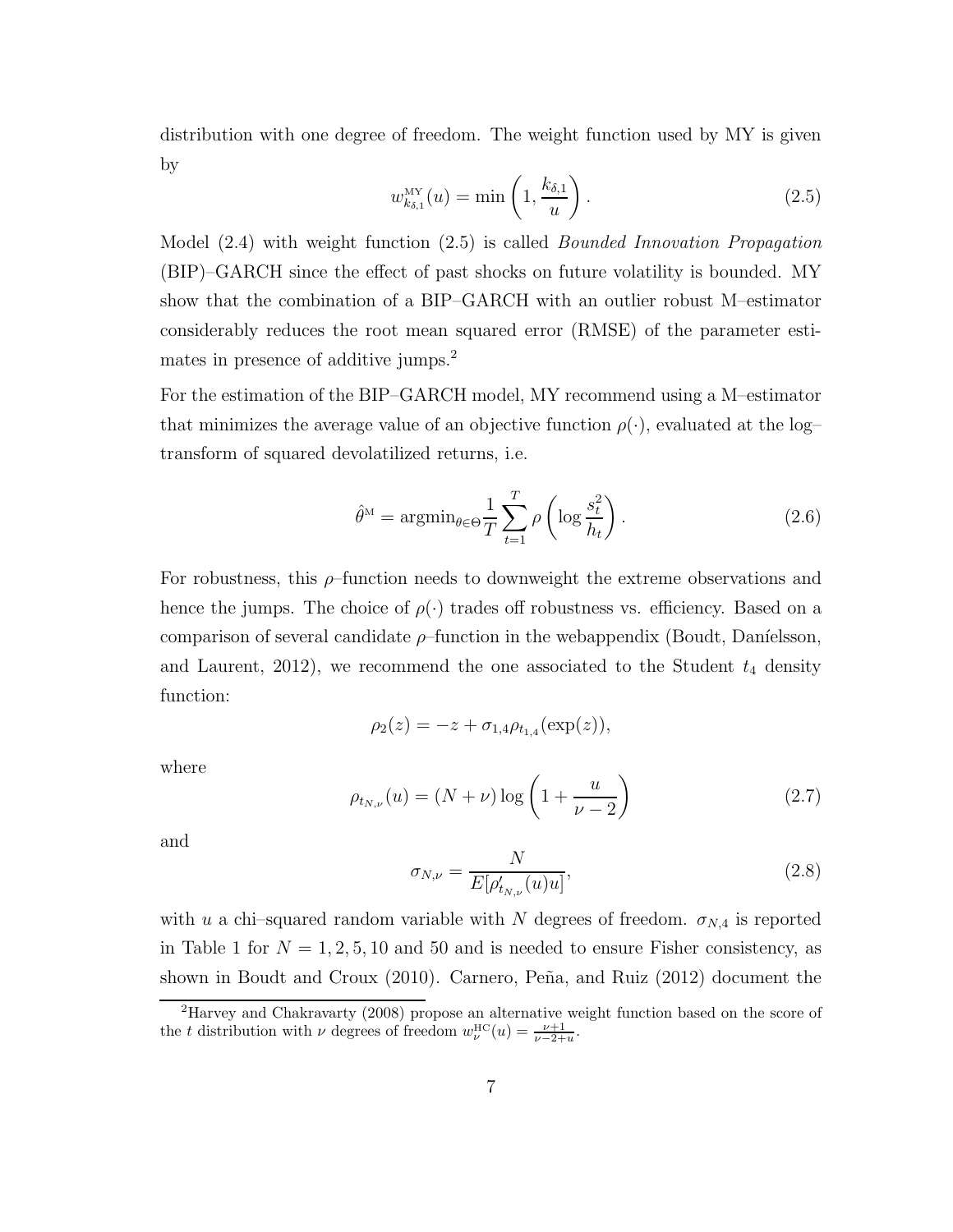|                         |                  | $\sigma_{N,4}$                     |      |        |
|-------------------------|------------------|------------------------------------|------|--------|
| $\mathbb N$<br>$\delta$ |                  | $0.99$ $0.975$ $0.95$              | 0.90 |        |
| 1                       |                  | 1 1.0185 1.0465 1.0953 1.2030      |      | 0.8260 |
| $\overline{2}$          | 1 1.0101         | 1.0257 1.0526 1.1111               |      | 0.8258 |
| 5                       | 1 1.0050         | $1.0122 \quad 1.0255 \quad 1.0542$ |      | 0.8467 |
| 10                      | 1 1.0028         | $1.0073$ $1.0154$ $1.0330$         |      | 0.8835 |
| 50                      | $1 \quad 1.0009$ | $1.0025$ $1.0053$ $1.0118$         |      | 0.9644 |

Table 1: Correction factor  $c_{\delta,N}$  for the weighted variance estimator, the BIP– GARCH model and for the M-estimator of  $(c)DCC$  models with N-dimensional Gaussian innovations

good properties of the MY procedure in forecasting volatilities in the presence of additive outliers. We propose two modifications for the MY procedure that further improve the accuracy of the volatility forecasts.

#### 2.2 A Modified MY Procedure

In the BIP–GARCH model of (2.4) also returns that are not affected by jumps are downweighted. Our simulations (available upon request) show that a smaller bias in the GARCH parameters based on the BIP specification are obtained when modifying the MY weighting scheme to ensure that the conditional expectation of the weighted squared unexpected shocks is still the conditional variance in absence of jumps, i.e.

$$
w_{k_{\delta,1}}(u) = c_{\delta,1} w_{k_{\delta,1}}^{\text{MY}}(u),
$$
\n(2.9)

where

$$
c_{\delta,N} = \frac{E[u]}{E[w_{k_{\delta,N}}^{\text{MY}}(u)u]} = \frac{1}{F_{\chi^2_{N+2}}(\chi^2_N(\delta)) + (1-\delta)\chi^2_N(\delta)},\tag{2.10}
$$

with  $u$  a chi–square random variable with  $N$  degrees of freedom.<sup>3</sup> Table 1 reports the correction factors  $c_{\delta,1}$  for various values of  $\delta$ .

<sup>&</sup>lt;sup>3</sup>The multivariate notation is used here, since the correction factor will also be useful for robust estimation of correlation parameters in Section 3.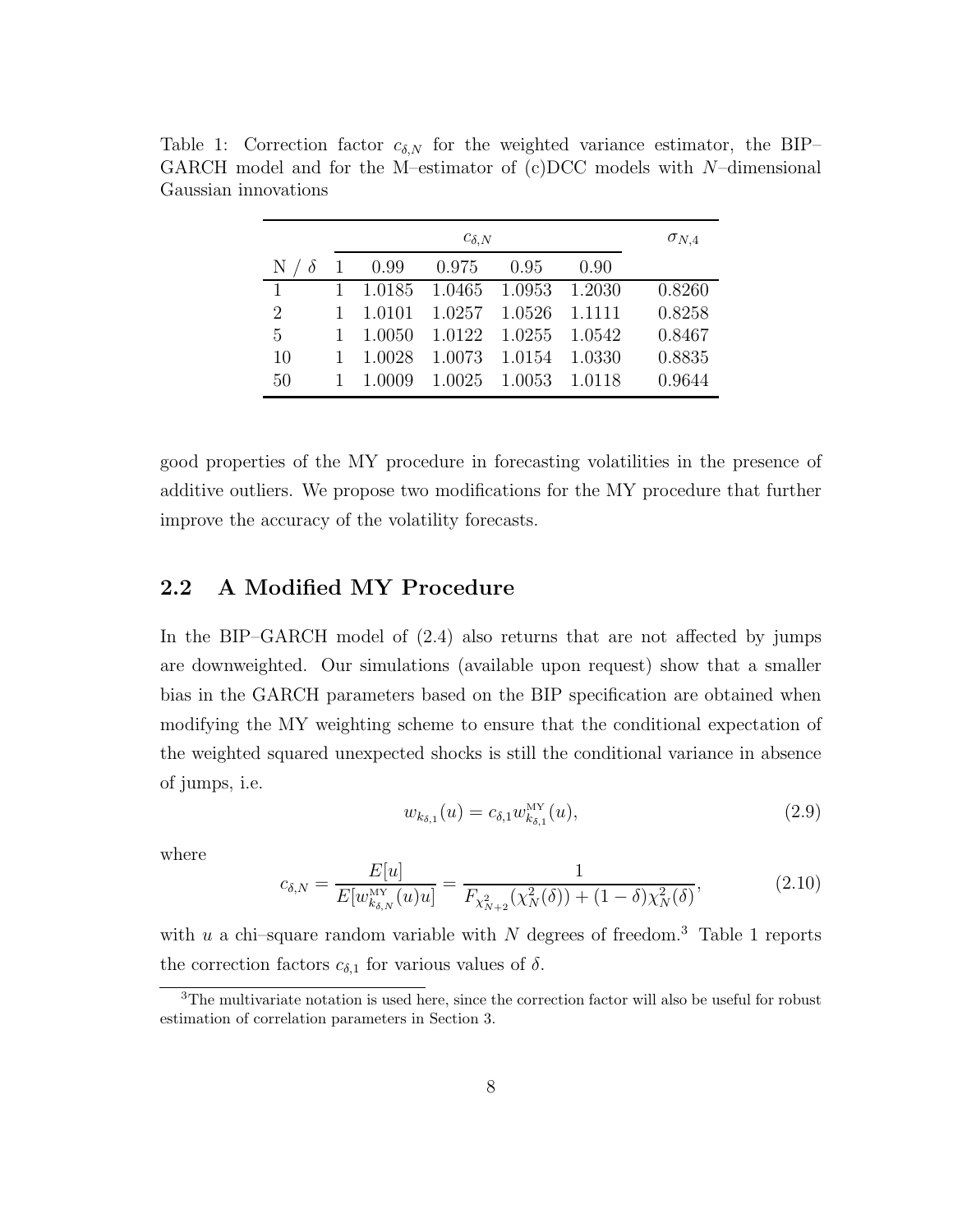A second modification of the MY procedure is that we integrate *reweighted* estimates of the mean and variance in the forecasting procedure. The above definitions of the BIP–GARCH model and M–estimators are for  $s_t = s_t^* - \mu$ . MY assume that  $\mu = 0$ and thus only focus on the conditional variance. Unfortunately, this assumption may not hold in practice and a jump robust estimator of  $\mu$  is therefore needed. Furthermore, MY estimate the intercept  $\omega$  jointly with the parameters  $\alpha$  and  $\beta$ . As noted by Engle and Mezrich (1996), this is especially difficult if  $\alpha$  and  $\beta$  add up to a number very close to one, as the intercept will be very small but must remain positive.

Engle and Mezrich (1996) propose variance targeting as an estimation procedure where  $\omega$  is reparameterized as  $\hat{h}(1 - \alpha_1 - \beta_1)$  (with  $\hat{h}$  a consistent estimator of the unconditional variance  $h$ ) before estimating the remaining parameters. Francq, Horvath, and Zakoian (2011) show that when the model is misspecified, the variance targeting estimator can be superior to the QMLE for long–term prediction or Value– at–Risk calculations.

In absence of outliers, natural choices for  $\hat{\mu}$  and  $\hat{h}$  are the sample mean and the sample variance of the returns. However, these estimators are known to be very sensitive to outliers (e.g. outliers causing a large upward bias in the sample variance). We therefore propose to use robust reweighted mean and variance estimators proposed by Boudt, Croux, and Laurent (2011a) and described in the next subsection. In the webappendix (Boudt, Daníelsson, and Laurent,  $2012$ ), we verify the accuracy of the BIP M–estimator with Student  $t_4$  loss function and targeting towards the robust reweighed mean and variance, relatively to the QML estimator and the estimators considered in MY.

#### 2.3 Reweighted Mean and Variance Estimators

In a high-frequency data setting, Boudt, Croux, and Laurent (2011a) propose to estimate the unconditional mean  $\mu$  and variance h through a mean and variance estimate in which local outliers receive a zero weight. The locality of the outlier detection method is needed in order to avoid an overdetection of outliers at times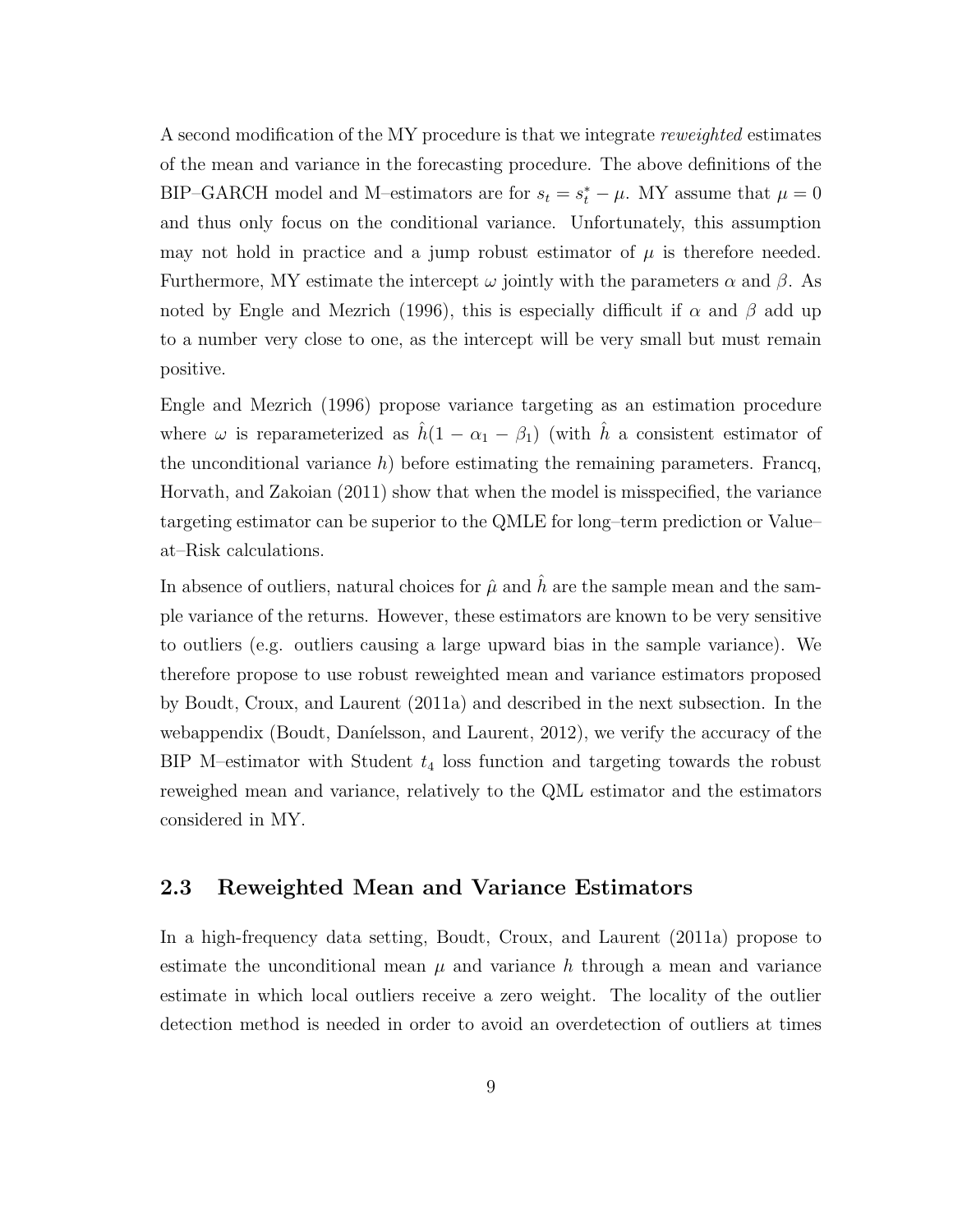of high volatility and an underdetection when volatility is low (Boudt, Croux, and Laurent, 2011b). This method first estimates for each observation the median absolute deviation  $mad_t$  of the returns in a window around that observation.<sup>4</sup> The reweighted sample mean and variance are then

$$
\hat{\mu} = \frac{\sum_{t=1}^{T} s_t^* I_t}{\sum_{t=1}^{T} I_t} \text{ and } \hat{h} = 1.318 \cdot \frac{\sum_{t=1}^{T} (s_t^* - \hat{\mu})^2 J_t}{\sum_{t=1}^{T} J_t},
$$
\n(2.11)

with

$$
I_t = I\left[\frac{(s_t^* - \text{median}_t(s_t^*))^2}{ma d_t^2} \le \chi_1^2(95\%)\right] \text{ and } J_t = I\left[\frac{(s_t^* - \hat{\mu})^2}{ma d_t^2} \le \chi_1^2(95\%)\right],\tag{2.12}
$$

and  $\chi_1^2(\delta)$  is the  $\delta$  quantile of the  $\chi^2$  distribution with 1 degree of freedom and 0 otherwise. The correction factor 1.318 is a constant adjusting for the bias due to the thresholding.

Practically, the local window around every observation  $s_t^*$  is the one that spans the interval  $[t - K/2, t + K/2]$ . At the borders, when  $t < K/2$ , the interval is given by [1, K + 1] or when  $t > T - K/2$ , the interval is given by [T – K, T]. The choice of K must be such that the local window contains as many observations as possible while still satisfying the condition that, approximately, the returns in the local window that are not affected by outliers come from the same normal distribution. Ideally, the choice of K should thus depend on the persistence of the underlying GARCH model. Through simulation, we tried several values of  $K$  for common GARCH models. We found that, since K affects only the weights in  $(2.12)$  it is not a critical tuning parameter. Throughout the paper, we set  $K = 30$ . A topic for further research is to create a data-driven method for optimally selecting the length of the local window, as in e.g. Mercurio and Spokoiny (2004).

<sup>&</sup>lt;sup>4</sup>The mad of a sequence of observations  $x_1, \ldots, x_n$  is defined as 1.486 · median<sub>i</sub>(|x<sub>i</sub> − median<sub>j</sub> $(x_j)$ , where 1.486 is a correction factor to guarantee that the mad is a consistent scale estimator at the normal distribution.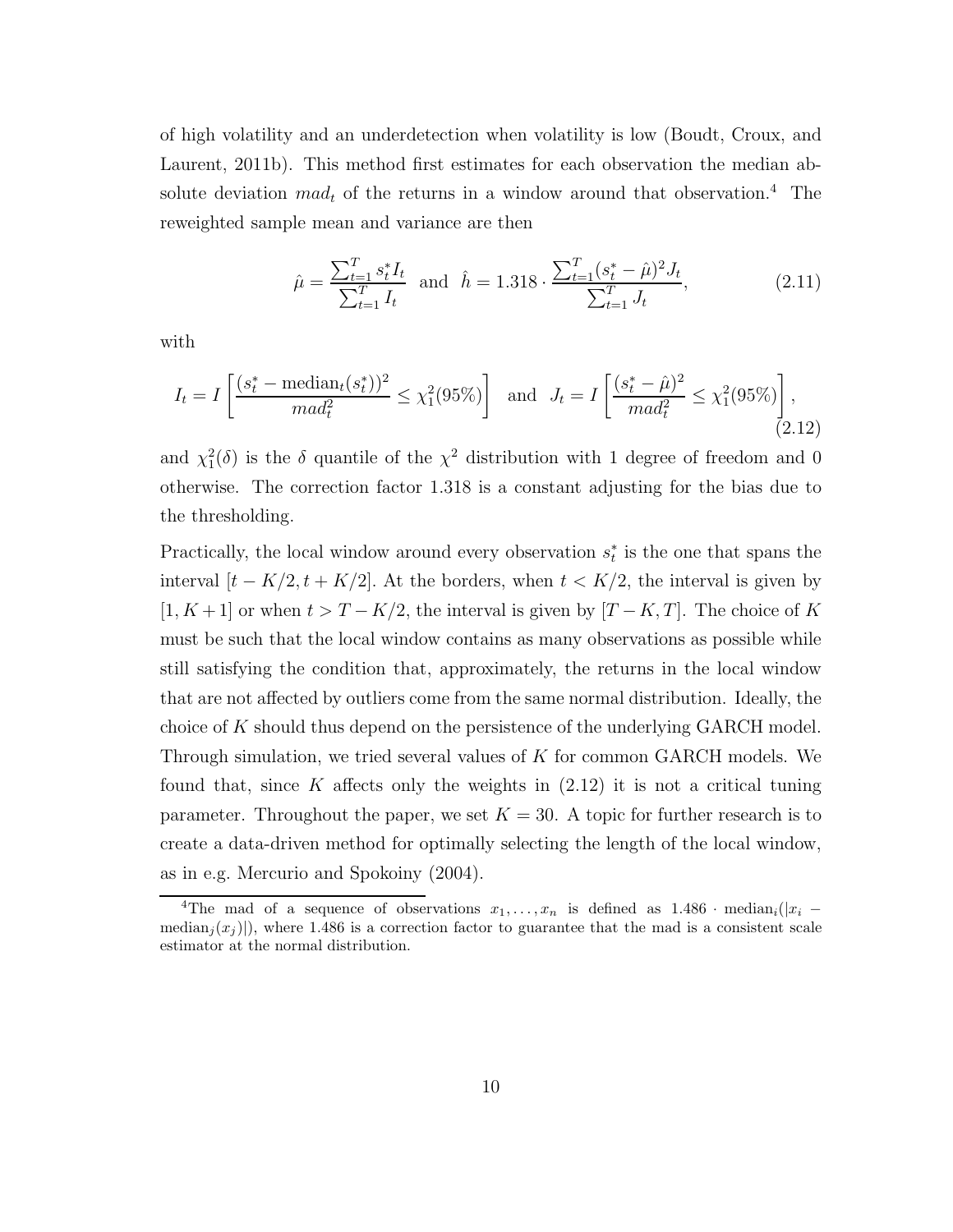#### 2.4 Forecasting with Univariate BIP–GARCH Models

In the  $GARCH(1, 1)$  model in (2.3), the optimal r-step–ahead forecast of the conditional variance,  $h_{t+r|t} \equiv E_t(h_{t+r})$  is given by:

$$
h_{t+r|t} = \hat{\omega} + \hat{\alpha}_1 y_{t+r-1|t}^2 + \hat{\beta}_1 h_{t+r-1|t},
$$
\n(2.13)

where  $y_{t+r-1|t}^2 \equiv E_t[y_{t+r-1}^2]$ , which is  $h_{t+r-1|t}$  for  $r = 2, 3, ...$  and  $y_t^2$  $t<sup>2</sup>$  for  $r = 1$ . Similarly, r–step–ahead forecasts of the conditional variance of the BIP–GARCH $(1, 1)$ are obtained as follows

$$
h_{t+r|t} = \hat{\omega} + \hat{\alpha}_1 w y_{t+r-1|t}^2 + \hat{\beta}_1 h_{t+r-1|t},
$$
\n(2.14)

where  $wy_{t+r-1|t}^2 \equiv E_t \left[ w_{k_{\delta,1}} \left( y_{t+r-1}^2 / h_{t+r-1} \right) y_{t+r-1}^2 \right]$ , which is  $h_{t+r-1|t}$  for  $r = 2, 3, \ldots$ and  $w_{k_{\delta,1}}(y_t^2)$  $_{t}^{2}/h_{t}) y_{t}^{2}$ <sup>2</sup> for  $r = 1$ , because  $w_{k_{\delta,1}}$  in (2.9) is chosen such that  $E[w_{k_{\delta,1}}(u)u] =$ 1 for u a  $\chi^2$  random variable (which does not hold for the original specification of MY).

Note that  $(2.13)$  and  $(2.14)$  are based on expectations of future squared returns under the assumption of a model without price jumps. In the presence of jumps,  $y_t$ is not observed and is naturally replaced by  $s_t$  in the above formulas. Extremes thus affect the forecasts not only through a potential bias in the parameter estimation, but also because lagged returns are used to forecast future variances. The effect of these outliers on future variances is unbounded under the GARCH model, but limited under the BIP–GARCH model.

# 3 Extremes and Multivariate Volatility Forecasting

The effect of extremes on univariate volatility forecasting can equally be expected to be present in the forecasting of correlations. In contrast with the large literature on robust estimation of univariate GARCH models, discussed above, little work exists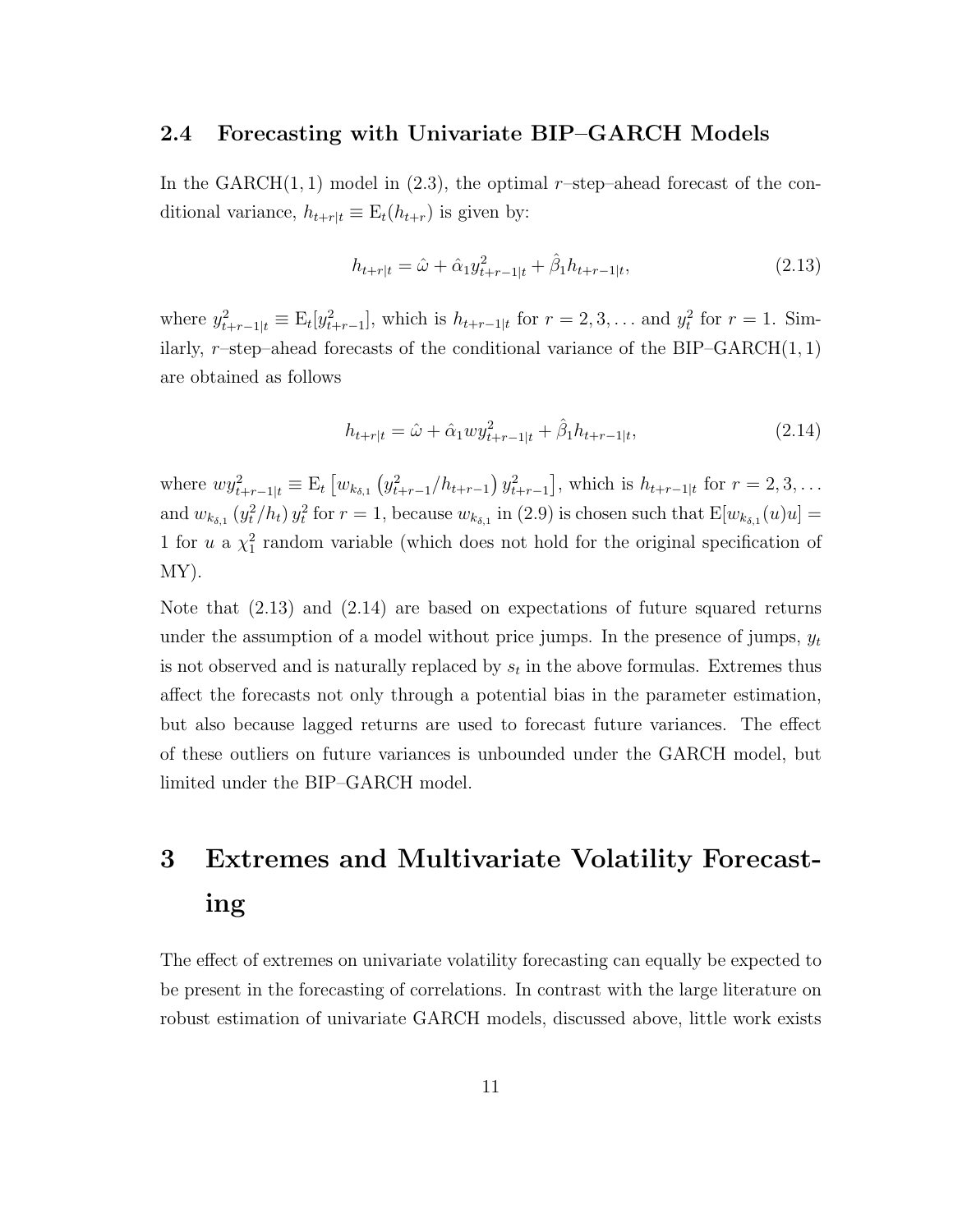on estimation of multivariate GARCH models in the presence of once–off jumps. We are aware of only one paper, i.e. Boudt and Croux (2010), proposing a method for robust estimation of the BEKK covariance matrix (Engle and Kroner, 1995).

#### 3.1 Baseline Model

Our baseline model is a multivariate version of  $(2.1)$ – $(2.3)$ , where the vector of demeaned observed returns  $S_t = (s_{1,t}, \ldots, s_{N,t})'$  is composed of two non-observable components, a GARCH $(1,1)$ –cDCC process  $Y_t = (y_{1,t}, \ldots, y_{N,t})'$  and an N–dimensional additive jump process  $A_t$ :

$$
S_t = Y_t + A_t \tag{3.1}
$$

$$
Y_t = H_t^{1/2} Z_t \quad \text{where} \quad Z_t \stackrel{i.i.d.}{\sim} N(0, I_N). \tag{3.2}
$$

Let  $R_t$  be the conditional correlation matrix with  $R_{ij,t}$  its  $(i, j)$ <sup>th</sup> element and define  $D_t$  as the diagonal matrix containing the conditional variances  $h_{ii,t}$ , i.e.,

$$
D_t = \text{diag}(h_{11,t}^{1/2} \dots h_{NN,t}^{1/2}).
$$
\n(3.3)

The cDCC conditional covariance matrix  $H_t$  is given by:

$$
H_t = D_t R_t D_t = \left( R_{ij,t} \sqrt{h_{ii,t} h_{jj,t}} \right). \tag{3.4}
$$

The conditional correlation  $R_t$  is based on the matrix process  $Q_t$ , whose timevariation is driven by the devolatilized returns  $\tilde{Y}_t = (\tilde{y}_{1,t}, \ldots, \tilde{y}_{N,t})' = D_t^{-1} Y_t$ , i.e.

$$
Q_t = (1 - \alpha - \beta)\overline{Q} + \alpha P_{t-1} \tilde{Y}_{t-1} P_{t-1} + \beta Q_{t-1},
$$
\n(3.5)

with  $P_t = \text{diag}(q_{11,t}^{1/2} \dots q_{NN,t}^{1/2}), \overline{Q}$  the unconditional correlation matrix of  $P_t\tilde{Y}_t$  and α and β are nonnegative scalar parameters satisfying  $\alpha + \beta < 1$ <sup>5</sup>. This matrix is

<sup>5</sup>The extension of the scalar–cDCC model (and its robust version discussed in the next section) to the more general cases where  $\alpha$  and  $\beta$  are  $N \times N$  matrices (Engle, 2002) or block-diagonal (Billio, Caporin, and Gobbo, 2006) is straightforward but not investigated here for the sake of simplicity.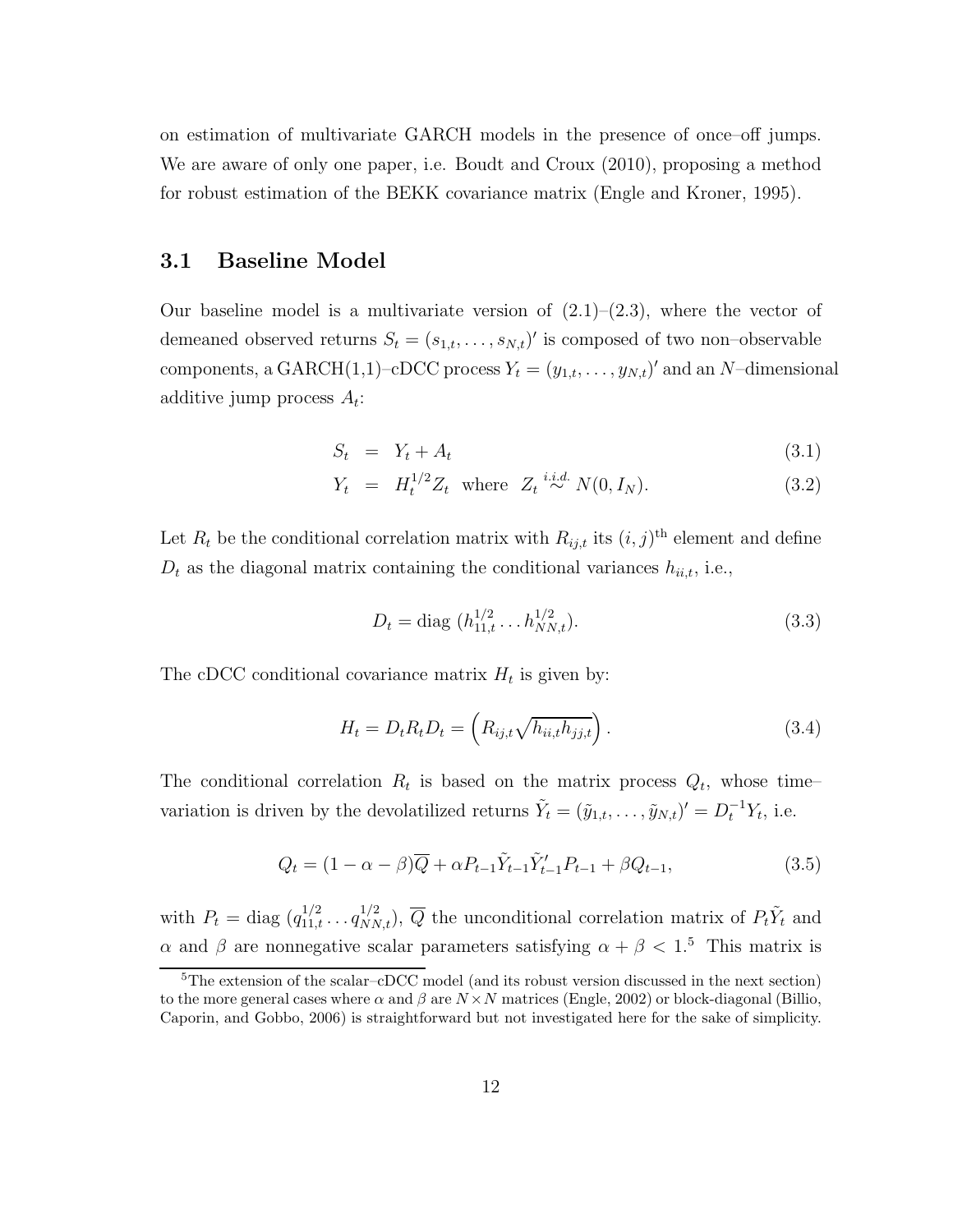then linked to the conditional correlation matrix as follows

$$
R_t = \text{diag}(q_{11,t}^{-1/2} \dots q_{NN,t}^{-1/2}) Q_t \text{ diag}(q_{11,t}^{-1/2} \dots q_{NN,t}^{-1/2}).
$$
\n(3.6)

Under the cDCC model, the estimation of the matrix  $\overline{Q}$  and the parameters  $\alpha$ and  $\beta$  are intertwined, since  $\overline{Q}$  is estimated sequentially as the correlation matrix of  $P_t\tilde{Y}_t$ , where  $P_t$  also depends on  $\alpha$  and  $\beta$ . However since  $P_t$  only involves the diagonal elements of  $Q_t$ , the diagonal elements of which do not depend on  $Q$  (because  $Q_{ii} = 1$ for  $i = 1, \ldots, N$ , Aielli (2009) shows that for given values of  $\alpha$  and  $\beta$ 

$$
q_{ii,t} = (1 - \alpha - \beta) + \alpha q_{ii,t-1} \tilde{y}_{i,t-1}^2 + \beta q_{ii,t-1}, \quad i = 1, \dots, N. \tag{3.7}
$$

The remainder of the estimation procedure of Aielli (2009) is an iteration until convergence of (*i*) estimation of  $\overline{Q}$  as the sample correlation of  $P_t\tilde{Y}_t$  and (*ii*) multivariate Gaussian QML estimation of  $\alpha$  and  $\beta$  using the cDCC specification.

#### 3.2 A cDCC Model with Weights on Extremes

In the presence of additive jumps, i.e.  $A_t$  in  $(3.2)$ , the cDCC procedure in Section 3.1 is likely to deliver biased parameter estimates and hence covariance forecasts. To remedy this, we propose three modifications to the original cDCC, i.e.,

- i) the replacement of GARCH with the BIP–GARCH model on  $S_t =$  $(s_{1,t}^* - \hat{\mu}_1, ..., s_{N,t}^* - \hat{\mu}_N)$  as described in Section 2.2 and Appendix A to compute the devolatilized returns  $\tilde{S}_t = D_t^{-1} S_t$ ;
- ii) estimation of  $\overline{Q}$  with a robust correlation estimator;
- iii) and replacement of the cDCC model with a BIP–cDCC specification.

In the BIP–cDCC model, the effect of  $\tilde{S}_{t-1}\tilde{S}_{t-1}'$  on  $Q_t$  is bounded. The BIP–cDCC model must only bound the most extreme returns and still yield positive semidefinite covariance matrices. The latter condition is verified if the weights are positive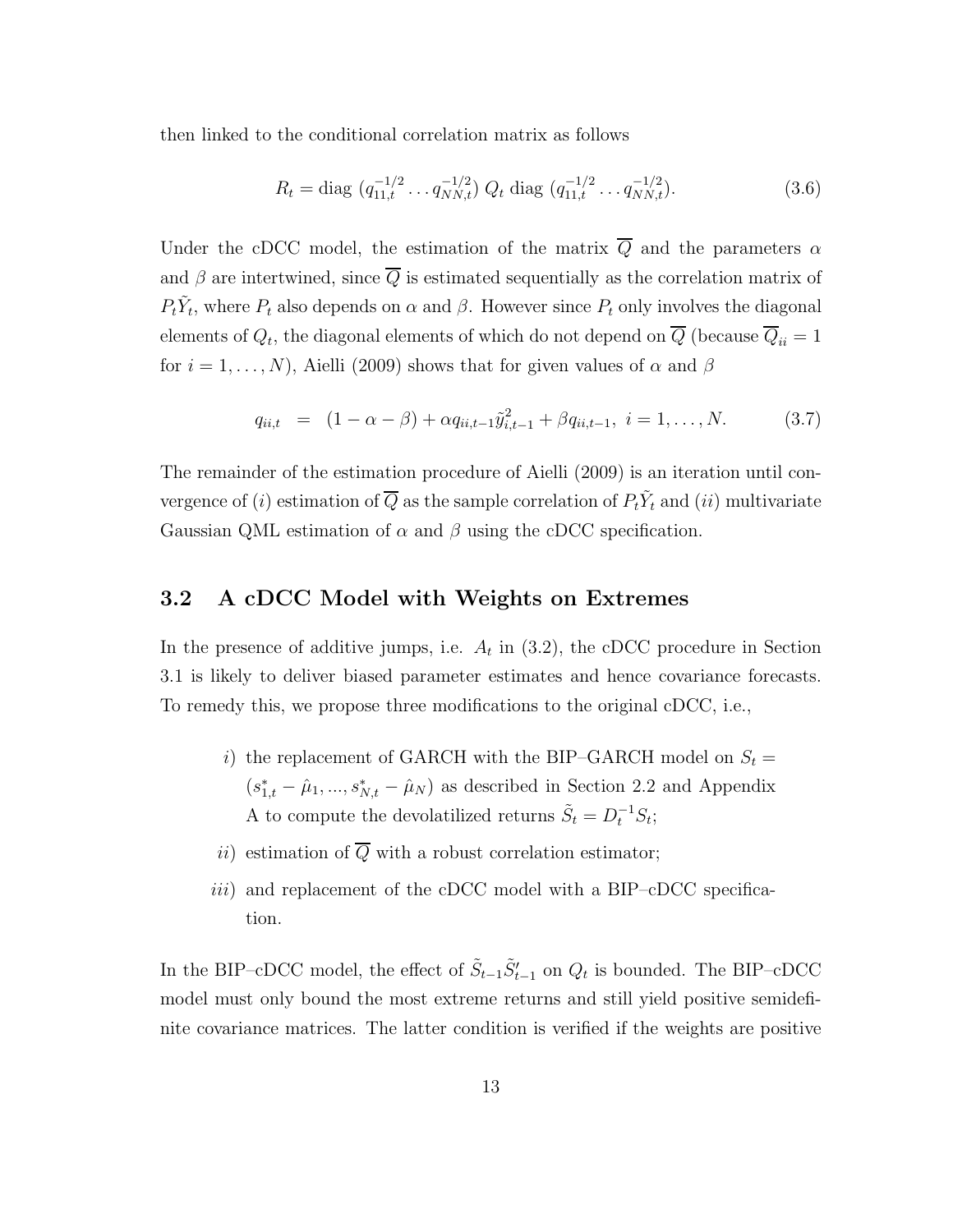and identical for all elements in  $\tilde{S}_{t-1}\tilde{S}'_{t-1}$ . This calls for a scalar measure of the extremeness of  $\tilde{S}_{t-1}$ , and to apply the bounding, the distribution of this statistic should be known.<sup>6</sup>

Under the standard cDCC model without jumps,  $\tilde{S}_{t-1}$  is conditionally normally distributed with mean zero and covariance matrix  $R_{t-1}$ . Cox (1968) and Healy (1968) proposed to use the squared Mahalanobis Distance (MD) to detect extremes in multivariate normal data, i.e.,

$$
d_{t-1} = \tilde{S}_{t-1}' R_{t-1}^{-1} \tilde{S}_{t-1}.
$$
\n(3.8)

The MD is conditionally distributed as a chi–square random variable with  $N$  degrees of freedom. If any of the components in  $\tilde{S}_{t-1}$  is an extreme or  $\tilde{S}_{t-1}$  is a correlation outlier, the MD will be inflated. Hence, if  $d_{t-1}$  exceeds a high quantile of the  $\chi^2(N)$ distribution (denoted  $k_{\delta,N}$ ), it is likely that  $S_{t-1}$  is an extreme return and should be downweighted. We can thus use a similar weight function as in the univariate BIP–GARCH model. The BIP–cDCC then takes the form

$$
Q_t = (1 - \alpha - \beta)\overline{Q} + \alpha w_{k_{\delta,N}}(d_{t-1})P_{t-1}\tilde{S}_{t-1}P_{t-1} + \beta Q_{t-1},
$$
\n(3.9)

where  $w_{k_{\delta,N}}(u) = c_{\delta,N} \min\left(1, \frac{k_{\delta,N}}{u}\right)$  $\left(\frac{\delta,N}{u}\right)$  is as in (2.9) but the threshold  $k_{\delta,N}$  and correction factor  $c_{\delta,N}$  are now computed under the  $\chi^2(N)$  distribution (see Table 1). The correction factor  $c_{\delta,N}$  is such that  $\mathbb{E}[w_{k_{\delta,N}}(Z'Z)ZZ'] = I_N$  if  $Z \stackrel{i.i.d.}{\sim} N(0, I_N)$ . The choice of  $\delta$  is based on an efficiency versus robustness trade–off. If all return observations follow the cDCC model, then the BIP–cDCC model induces a bias and larger mean squared errors in the estimated parameters. The higher the values of  $k_{\delta,N}$ , the closer the BIP–cDCC model is to the cDCC model and hence the smaller the misspecification bias is. But large values of  $k_{\delta,N}$  also imply that the effect of extremes on correlations becomes larger. In the remainder of the paper, we take

<sup>&</sup>lt;sup>6</sup>The use of thresholds to model the conditional correlations of financial return series is also considered in Audrino and Trojani (2011). Their threshold is however based on the average crossproduct of the components of  $\tilde{S}_{t-1}$ . In the presence of time–varying conditional correlations, the distribution of this statistic is unknown. Audrino and Trojani (2011) use a data–driven method to estimate a fixed threshold. Because of the time–variation in the distribution of their statistic, this approach may not be optimal.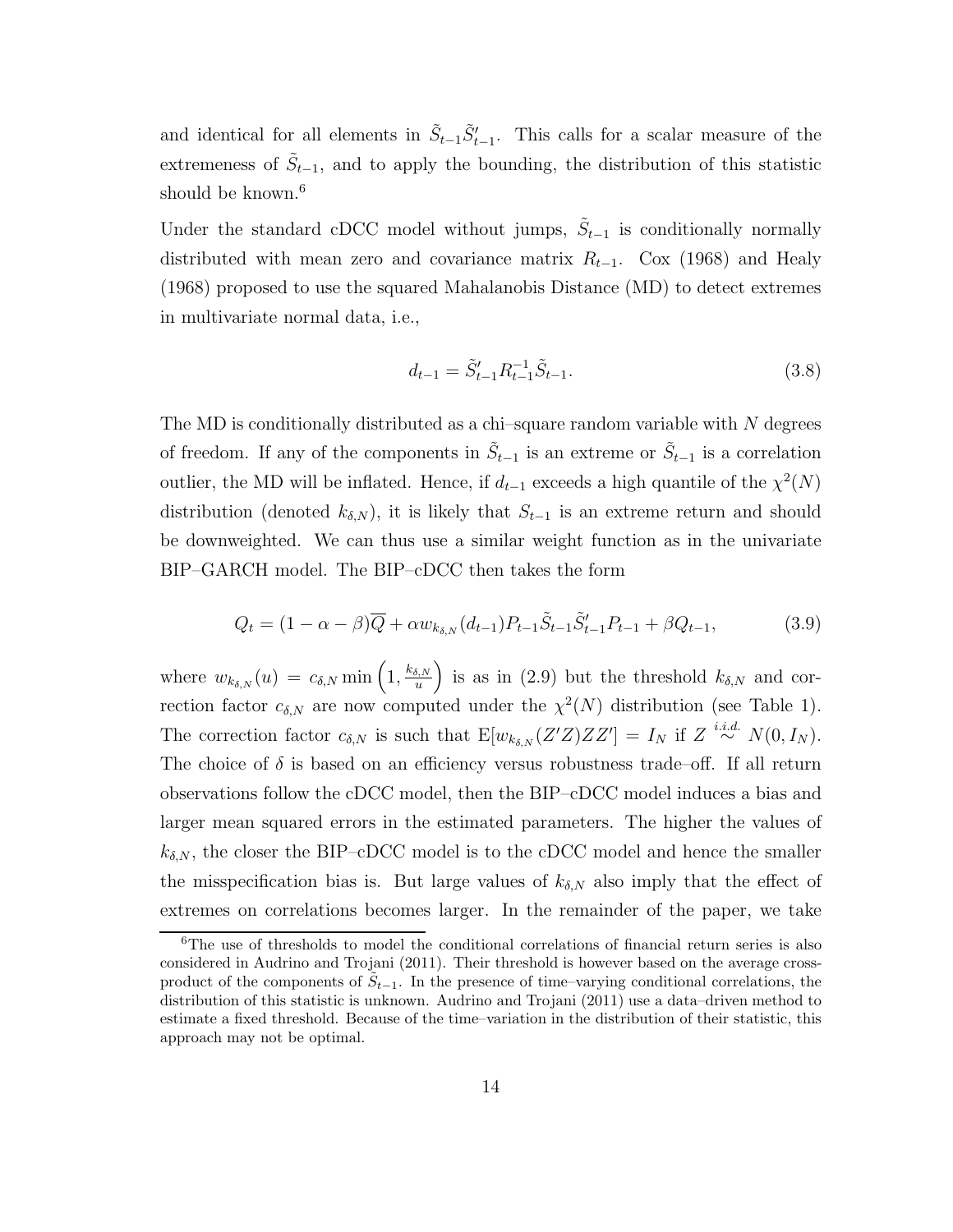$\delta = 0.975$ .

Note that in the univariate case, the MD is just the squared devolatilized return. Our multivariate technique for bounding is thus analogous with the approach proposed in Section 2.2.

#### 3.3 Reweighted Unconditional Correlation Estimator

In the cDCC model the intercept of  $Q_t$  is an explicit function of  $Q$ , the long run correlation matrix of  $\tilde{S}_t$ , typically estimated by the sample correlation of  $\tilde{S}_t$ .<sup>7</sup> The presence of additive jumps is likely to bias this estimate, just like it does for volatilities. It is thus desirable to replace the simple correlation matrix with an estimator that is more robust in the presence of such extremes.

We propose using a robustly reweighted correlation estimator that is proportional to the sample correlation of the observations for which no extreme has been detected using a multivariate test statistic based on local correlation estimates. It is analogous to the reweighted mean and variance estimators of Subsection 2.3.

As for the reweighed variance estimator in (2.12), the reweighted correlation estimator proceeds in two steps. First the Spearman correlation matrix  $RC<sub>t</sub>$  is computed in a local window around every observation  $\tilde{S}_t$ . More precisely, write  $\tilde{S}_{t:1}, \ldots, \tilde{S}_{t:K+1}$ as the time ordered observations in the window  $t$ . Then rank each component series within the local window. Denote the vector series containing these ranks  $L_{t:1}, \ldots, L_{t:K+1}$ . The raw Spearman correlation matrix  $C_t$  for the window around  $\tilde{S}_t$ is the sample correlation matrix of  $L_{t:1}, \ldots, L_{t:K+1}$ . Moran (1948) showed that this correlation matrix needs to be corrected as follows to ensure consistency:

$$
SC_t = 2\sin\left(\frac{1}{6}\pi C_t\right). \tag{3.10}
$$

Advantages of the Spearman correlation matrix with respect to other robust correlation estimators include its computational simplicity, high efficiency and outlier

<sup>&</sup>lt;sup>7</sup>We suppose that  $N/T$  is not close to one. If  $N/T$  is close to one, the correlation matrix is ill–conditioned and other methods, such as shrinkage estimators, are preferred (see Hafner and Reznikova 2011).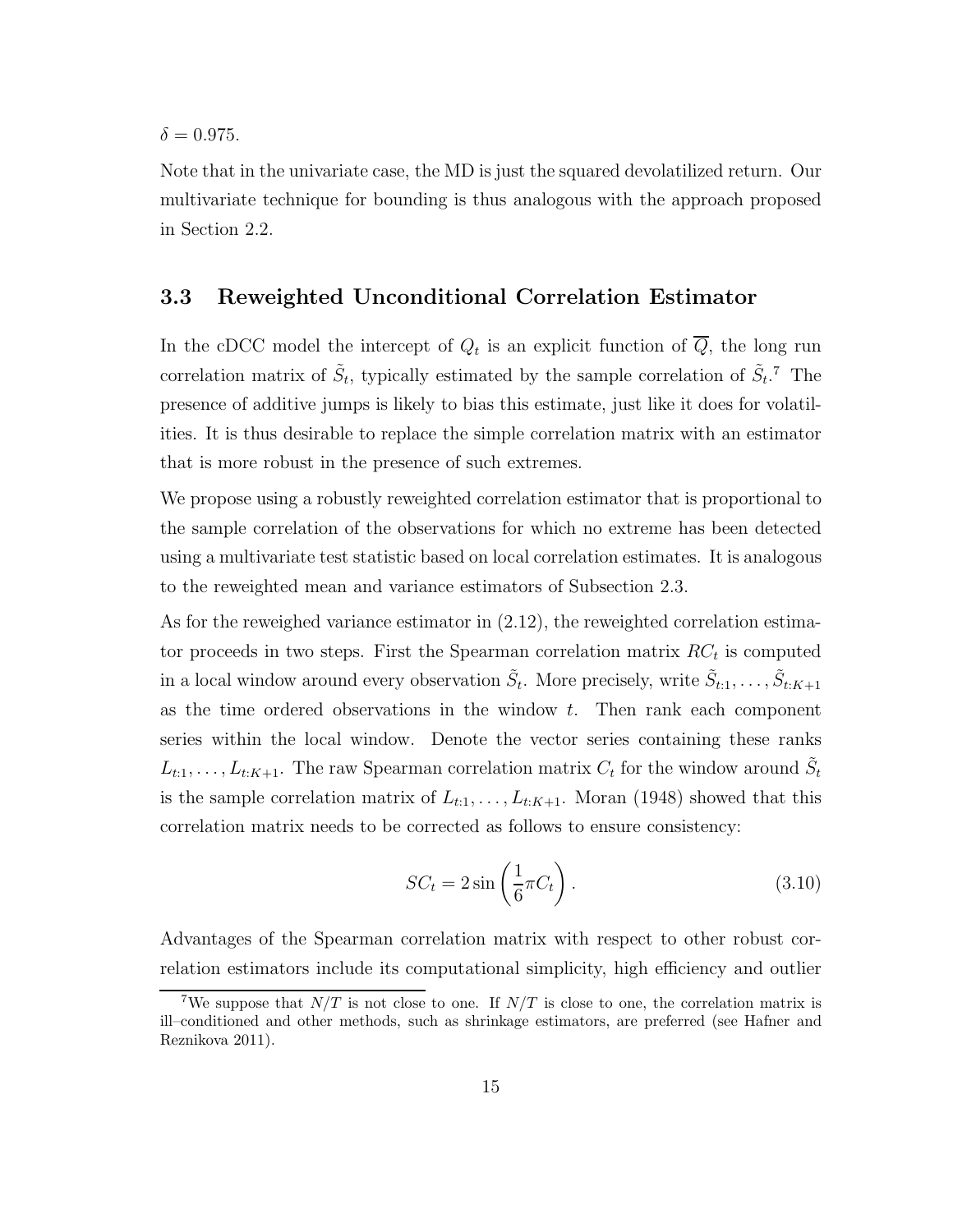robustness, as shown by Croux and Dehon (2010). The locality is needed such that  $\tilde{S}'_t SC_t^{-1} \tilde{S}_t$  is approximately chi-square distributed with N degrees of freedom (see Subsection 3.2).

The second step is then to compute the robust reweighted correlation estimator:

$$
RC = \frac{c_{0.95,N}}{\sum_{t=1}^{T} L_t} \sum_{t=1}^{T} \tilde{S}_t \tilde{S}_t' L_t,
$$
\n(3.11)

with weights  $L_t = I[\tilde{S}_t'RC_t^{-1}\tilde{S}_t \leq \chi_N^2(0.95)]$ . The scalar  $c_{0.95,N}$  is as defined in (2.10). The reweighted (RW) correlation estimator of  $\overline{Q}$ , denoted  $\hat{\overline{Q}}_{RW}$  is given by

$$
\hat{Q}_{RW} = \text{diag}\ (RC_{11}^{-1/2} \dots RC_{NN}^{-1/2})\ RC\ \text{diag}\ (RC_{11}^{-1/2} \dots RC_{NN}^{-1/2}).\tag{3.12}
$$

This correlation estimate is positive semidefinite and inherits the good robustness properties from the first step correlation estimate used to compute the weights (Lopuhaä, 1999).

#### 3.4 Estimation of the BIP–cDCC Model

Estimation of the cDCC model is straightforward, even for moderately large N, and we aim to keep estimation of the model we propose straightforward as well.

Like in the univariate approach, we use M–estimators to estimate  $\alpha$  and  $\beta$ . We define the M–estimators for conditional correlation models as the minimizers of the sum of the average value of a  $\rho$ -function, evaluated at the squared Mahalanobis distances and the average value of the log of the determinant of the correlation matrices, i.e.,

$$
\hat{\theta}^M = \operatorname{argmin} M_T(\theta, \rho) \equiv \frac{1}{T} \sum_{t=1}^T \left[ \log \det R_t + \sigma \rho \left( \tilde{S}_t^{\prime} R_t^{-1} \tilde{S}_t \right) \right],\tag{3.13}
$$

where  $\sigma$  is a correction factor. If  $\rho(z) = z$  and  $\sigma = 1$ , we obtain the Gaussian QML estimator as a special case which corresponds to the original estimation method advocated by Engle (2002). From the first order condition of the M–estimator, it is clear that the influence of extremes on the M–estimate depends strongly on the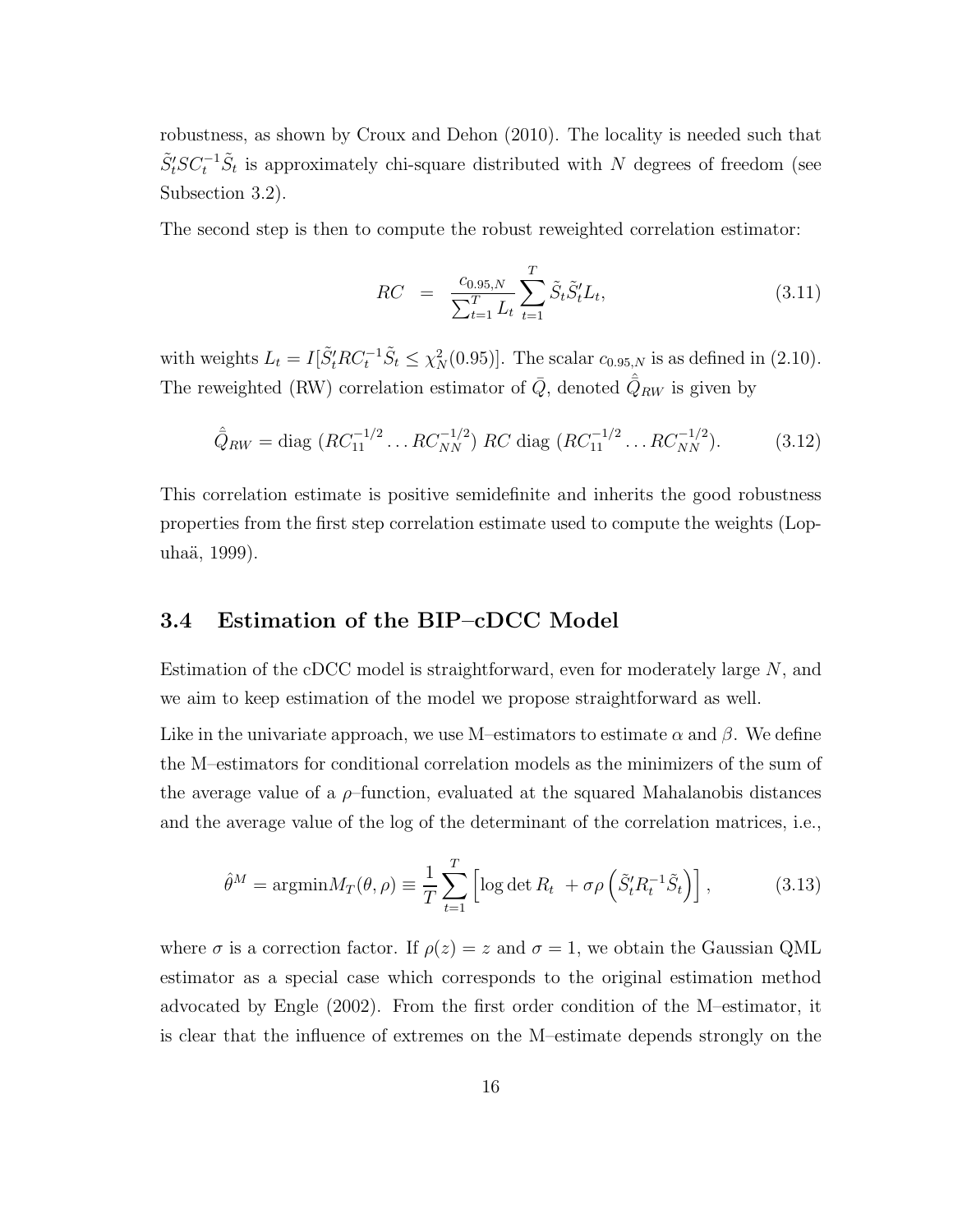derivative of the  $\rho$ -function used:

$$
\frac{\partial M_T(\theta,\rho)}{\partial \theta_j} = \frac{1}{T} \sum_{t=1}^T \text{ Tr} \left[ I_N - \sigma \rho' (\tilde{S}_t' R_t^{-1} \tilde{S}_t) \tilde{S}_t \tilde{S}_t' R_t^{-1} \right] \frac{\partial R_t}{\partial \theta_j} R_t^{-1} = 0, \quad (3.14)
$$

where Tr is the trace operator. Since each return  $\tilde{S}_t$  is weighted by the derivative of the  $\rho$ -function evaluated at the squared Mahalanobis distance of  $\tilde{S}_t$  in terms of  $R_t$ , the extreme bias on the estimate will be lower for M-estimators with decreasing  $\rho$ -functions. The Gaussian QML is very sensitive to additive jumps because in this case  $\rho'(\tilde{S}'_t R_t^{-1} \tilde{S}_t) = 1 \ \forall t$ , irrespective of the Mahalanobis distance. Conversely, the M-estimator with  $\rho_{t_{N,4}}$  as defined in (2.7) is less sensitive to extremes, since its derivative  $\rho'_{t_{N,4}}(z) = \frac{N+4}{2+z}$  decreases at the rate  $1/z$  to zero. The correction factor  $\sigma_{N,4}$  in (2.8) makes this estimator consistent in the absence of extremes. For typical values of N, we tabulate the correction factor  $\sigma_{N,4}$  in Table 1.

The M–estimation procedure of the BIP–cDCC model is similar to the QML estimation of the cDCC since  $\overline{Q}$ ,  $\alpha$  and  $\beta$  are estimated in an iterative way. It starts with the estimation of  $\overline{Q}$  as the reweighted unconditional correlation matrix of  $P_1 \tilde{S}_1, \ldots, P_T \tilde{S}_T$  where the diagonal elements of  $P_t$  are obtained using the BIP version of (3.7), i.e.,

$$
q_{ii,t} = (1 - \alpha - \beta) + \alpha w(\tilde{s}_{i,t-1}^2) q_{ii,t-1} \tilde{s}_{i,t-1}^2 + \beta q_{ii,t-1}.
$$
 (3.15)

The estimator then iterates until convergence through estimation of  $\overline{Q}$  as the reweighted correlation of  $P_1 \tilde{S}_1, \ldots, P_T \tilde{S}_T$  and Student  $t_4$  M-estimation of  $\alpha$  and  $\beta$  using the BIP–cDCC specification.

#### 3.5 Forecasting with BIP-cDCC models

We now have all building blocks to construct robust multivariate volatility forecasts. Unfortunately, multistep forecasts of the covariance matrix cannot be made analytically, because the model is not linear in squares and crossproducts of the data. As an approximation, we follow Engle and Sheppard (2001) by constructing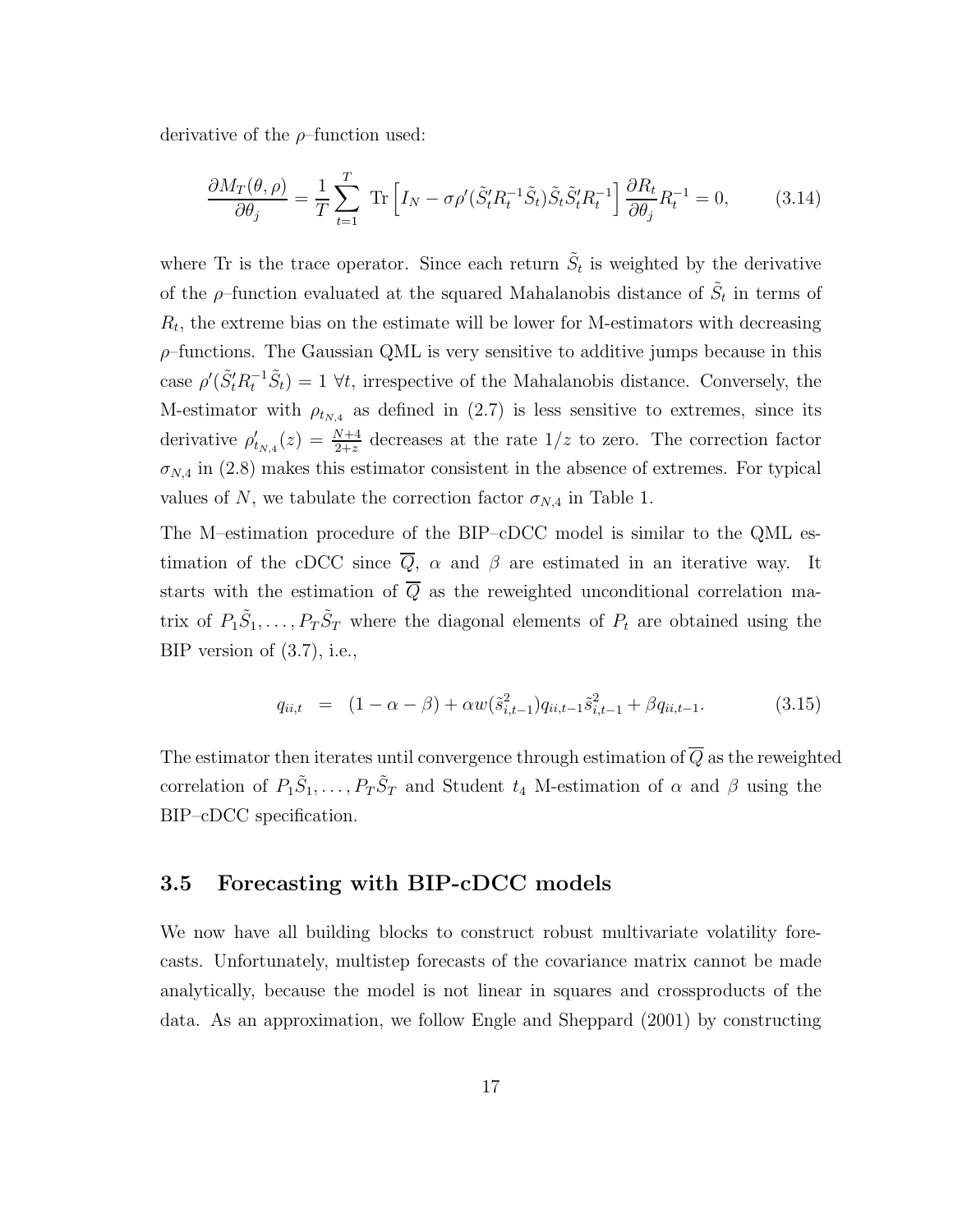the BIP–cDCC  $r$ –step–ahead volatility forecasts as

$$
H_{t+r|t} = D_{t+r|t} R_{t+r|t} D_{t+r|t}, \tag{3.16}
$$

where  $D_{t+r|t}$  is the diagonal matrix holding the r-step ahead conditional variance forecasts as described in Section (2.4). The correlation forecast  $R_{t+r|t}$  is the standardized version of  $Q_{t+r|t}$ , where the 1-step-ahead forecast is obtained by projecting  $(3.9)$  one step into the future and for  $r > 1$ 

$$
Q_{t+r|t} = (1 - \hat{\alpha} - \hat{\beta})\hat{\overline{Q}} + (\hat{\alpha} + \hat{\beta})Q_{t+r-1|t},
$$
\n(3.17)

since  $E[w_{k_{\delta,N}}(Z'Z)ZZ'] = I_N$  if  $Z \stackrel{i.i.d.}{\sim} N(0, I_N)$ .

### 4 Simulation Study of Estimation Precision

Robust estimation of the model parameters is a key feature of the proposed robust covariance forecasting method. In the webappendix we confirm the good finite sample properties (bias and RMSE) of the estimator with a Monte Carlo study and show that, in contrast with the QML estimator, it is not much influenced by jumps in the data.

As noted by a referee, M–estimation of the BIP–cDCC model may become unfeasible if the dimension is very large, mainly due to the inversion of the matrix  $R_t$  in (3.8) and (3.13) and/or because the unconditional correlation estimate used in the correlation targeting is ill-conditioned when the cross section size is close to the sample size. A similar observation was made by Engle, Shephard, and Sheppard (2008) and Hafner and Reznikova (2011) for the QML–estimator of the cDCC model. In those cases, we recommend to use a robust version of the MacGyver method proposed by Engle (2009) to obtain accurate estimates of  $\alpha$  and  $\beta$ . When the cross section size is close to the sample size, shrinkage methods should be used to estimate  $\overline{Q}$ .

The main intuition of the MacGyver method is that, since the dependence structure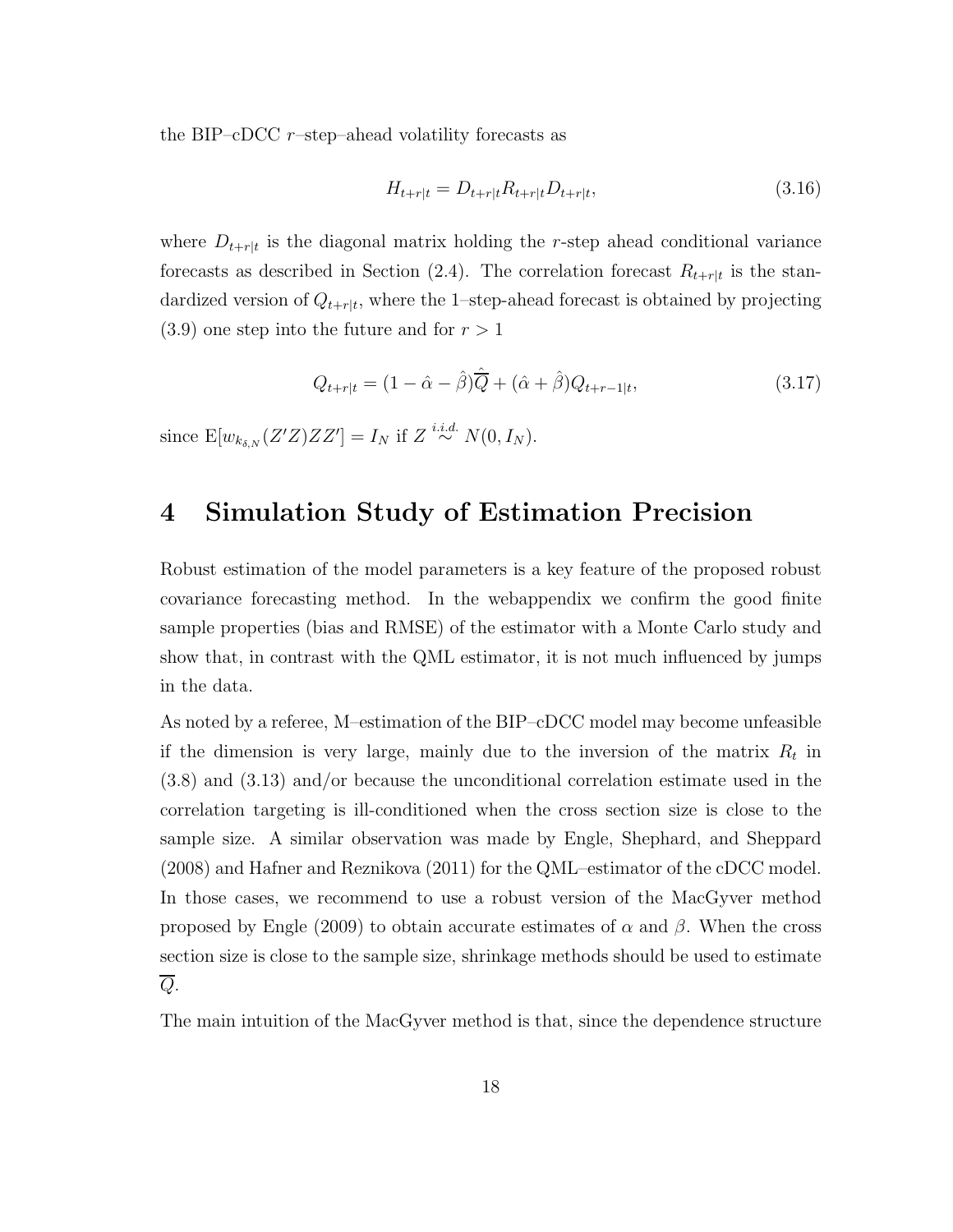of the cDCC model is the same for any submatrix of the covariance matrix, accurate estimates of  $\alpha$  and  $\beta$  in the N-dimensional cDCC model can be obtained as the median of a large number of pairwise estimates of the cDCC-model.<sup>8</sup> In Table 2 we compare the MacGyver QML and BIP M-estimates for  $N = 2$ , 10 and 50. The cDCC parameters  $\alpha$  and  $\beta$  are 0.1 and 0.8, and the intercept  $\overline{Q}$  was chosen to match the unconditional correlation of the daily returns 50 stocks belonging to the S&P 500 index for the period 1991-2011.

Since we are only interested in the estimation precision of the correlation parameters, we follow Engle and Sheppard (2001) and fix the conditional variances to one and only do the second step estimation of the cDCC parameters. Additive jumps are generated as a combination of  $0.4 \epsilon T$  equispaced cojumps and a Bernouilli process generating on average  $0.6 \epsilon T$  individual jumps. We simulated either 1% or 5% of jumps of size  $d = 3$  or 4 (recall that the conditional variances are set to 1) and their sign is set equal to the sign of  $Y_t$ . For each parameter, we compute the estimation bias and RMSE over 10, 000 replications. For the BIP–cDCC, we consider a threshold given by  $\delta = 0.975$ .<sup>9</sup>

Consider first the panel with the results for the no jumps case ( $\varepsilon = 0\%$ ) and  $N = 2$ . We see that the RMSE of the robust estimator is for all settings only slightly higher than the RMSE of the maximum likelihood estimator. In the next panels it is shown that this small loss of efficiency in the absence of jumps is compensated with a smaller bias and lower RMSE in the presence of jumps. Additive jumps lead to a downward bias in the QML estimates of the unconditional correlation  $\overline{Q}$  and the dependence parameters  $\alpha$  and  $\beta$ . The larger the jumps and the higher the percentage of jumps, the larger the bias is. Jumps have almost no impact on the bias and RMSE of the BIP M–estimator.

For  $N > 2$ , the estimates of  $\alpha$  and  $\beta$  are the median of pairwise estimates of the  $cDCC$ -model. We see that, when  $N$  increases, the RMSE of the QML and BIP

<sup>8</sup>When the total number of possible combinations of 2 assets exceeds 200, we take the median of 200 randomly chosen subsets.

<sup>&</sup>lt;sup>9</sup>We repeated the simulation for  $\delta = 0.95$ , but the resulting bias and RMSE were similar as for  $\delta = 0.975$ . Results reported in this paper are based on programs written by the authors using Ox version 6.0 (Doornik, 2009) and G@RCH version 6.0 (Laurent, 2009).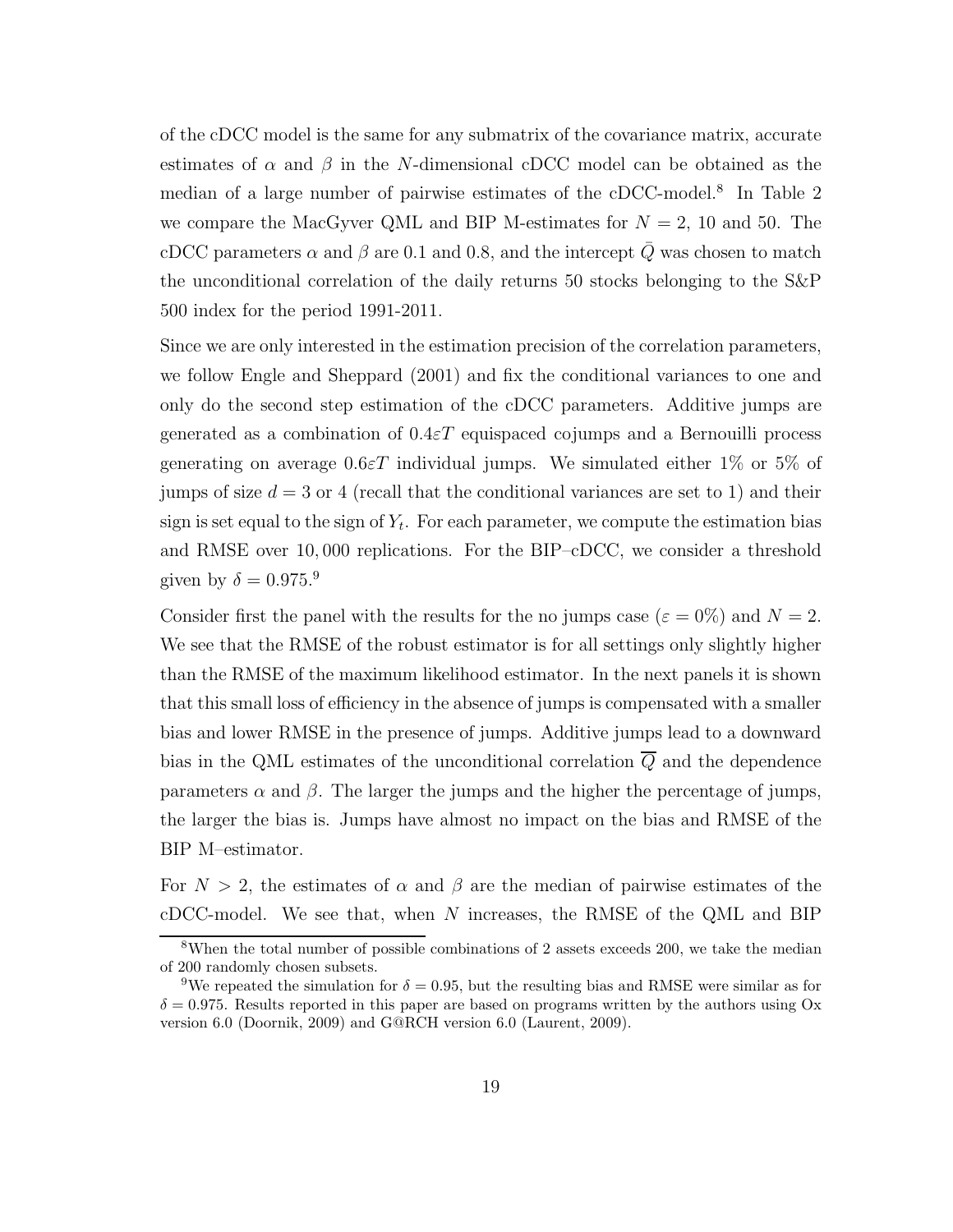Table 2: Bias and RMSE of the MacGyver Gaussian QML and robust estimator for the dependence parameters  $\alpha$  and  $\beta$  of the N-dimensional cDCC model in presence of  $\varepsilon$  jumps of size d times the conditional standard deviation, with  $\delta = 0.975$  and  $T = 2000$ . For  $\overline{Q}$  the average bias and RMSE of the lower diagonal elements are reported.

|                     |        |             |          | $N=2$    | $N=10$   |          |          |          |                | $N=50$   |          |  |
|---------------------|--------|-------------|----------|----------|----------|----------|----------|----------|----------------|----------|----------|--|
|                     |        |             | Q        | $\alpha$ | $\beta$  | Q        | $\alpha$ | $\beta$  | $\overline{Q}$ | $\alpha$ | $\beta$  |  |
| $\varepsilon = 0\%$ | QML    | <b>Bias</b> | $-0.003$ | 0.001    | $-0.008$ | 0.001    | $-0.001$ | $-0.004$ | 0.000          | 0.000    | $-0.004$ |  |
|                     |        | <b>RMSE</b> | 0.039    | 0.018    | 0.043    | 0.042    | 0.005    | 0.012    | 0.043          | 0.003    | 0.007    |  |
|                     | Robust | <b>Bias</b> | $-0.010$ | 0.010    | $-0.009$ | $-0.013$ | 0.001    | $-0.005$ | $-0.010$       | 0.001    | 0.004    |  |
|                     |        | RMSE        | 0.038    | 0.021    | 0.051    | 0.042    | 0.006    | 0.014    | 0.045          | 0.004    | 0.009    |  |
| $\varepsilon = 1\%$ | QML    | <b>Bias</b> | $-0.019$ | $-0.011$ | $-0.014$ | $-0.001$ | $-0.013$ | $-0.001$ | $-0.008$       | $-0.013$ | 0.000    |  |
| $d=3$               |        | <b>RMSE</b> | 0.045    | 0.029    | 0.084    | 0.045    | 0.016    | 0.018    | 0.046          | 0.015    | 0.010    |  |
|                     | Robust | <b>Bias</b> | $-0.012$ | $-0.004$ | $-0.008$ | $-0.013$ | $-0.005$ | $-0.004$ | $-0.014$       | $-0.005$ | $-0.004$ |  |
|                     |        | <b>RMSE</b> | 0.038    | 0.021    | 0.051    | 0.042    | 0.008    | 0.013    | 0.048          | 0.006    | 0.008    |  |
| $\varepsilon = 1\%$ | QML    | <b>Bias</b> | $-0.031$ | $-0.019$ | $-0.030$ | $-0.017$ | $-0.019$ | $-0.001$ | $-0.014$       | $-0.020$ | 0.004    |  |
| $d=4$               |        | <b>RMSE</b> | 0.054    | 0.039    | 0.130    | 0.051    | 0.022    | 0.026    | 0.050          | 0.022    | 0.013    |  |
|                     | Robust | <b>Bias</b> | $-0.012$ | $-0.004$ | 0.010    | $-0.013$ | $-0.005$ | $-0.003$ | $-0.017$       | $-0.005$ | $-0.004$ |  |
|                     |        | RMSE        | 0.039    | 0.020    | 0.051    | 0.042    | 0.008    | 0.013    | 0.052          | 0.006    | 0.008    |  |
| $\varepsilon=5\%$   | QML    | <b>Bias</b> | $-0.058$ | $-0.033$ | $-0.029$ | $-0.035$ | $-0.037$ | 0.017    | $-0.028$       | $-0.038$ | 0.020    |  |
| $d=3$               |        | <b>RMSE</b> | 0.072    | 0.046    | 0.150    | 0.058    | 0.038    | 0.031    | 0.055          | 0.038    | 0.024    |  |
|                     | Robust | <b>Bias</b> | $-0.017$ | $-0.021$ | $-0.005$ | $-0.016$ | $-0.023$ | 0.003    | $-0.026$       | $-0.023$ | 0.002    |  |
|                     |        | <b>RMSE</b> | 0.042    | 0.028    | 0.056    | 0.044    | 0.024    | 0.015    | 0.058          | 0.023    | 0.008    |  |
| $\varepsilon=5\%$   | QML    | <b>Bias</b> | $-0.084$ | $-0.042$ | $-0.054$ | $-0.052$ | $-0.049$ | 0.014    | $-0.041$       | $-0.049$ | 0.024    |  |
| $d=4$               |        | <b>RMSE</b> | 0.097    | 0.057    | 0.190    | 0.074    | 0.050    | 0.043    | 0.066          | 0.050    | 0.028    |  |
|                     | Robust | <b>Bias</b> | $-0.017$ | $-0.022$ | $-0.006$ | $-0.015$ | $-0.024$ | 0.004    | $-0.036$       | $-0.023$ | 0.003    |  |
|                     |        | <b>RMSE</b> | 0.042    | 0.028    | 0.055    | 0.044    | 0.024    | 0.015    | 0.067          | 0.024    | 0.009    |  |

M-estimators of  $\alpha$  and  $\beta$  decreases substantially. The number of pairs is 45 and 200, for  $N = 10$  and  $N = 50$ , respectively. This explains why the decrease in RMSE is relatively more important for  $N = 10$  vs  $N = 2$ , than  $N = 50$  vs  $N = 10$ . Interestingly, since jumps have a different impact on each pairwise estimate and because of the aggregation using the median, the bias induced by the jumps also reduces when the cross-section becomes larger. In all cases of jump contamination, the RMSE of the robust estimator of the dependence parameters is substantially smaller than the RMSE of the QML estimator.

For  $N > 2$ ,  $\overline{Q}$  is estimated as the (reweighted) unconditional correlation matrix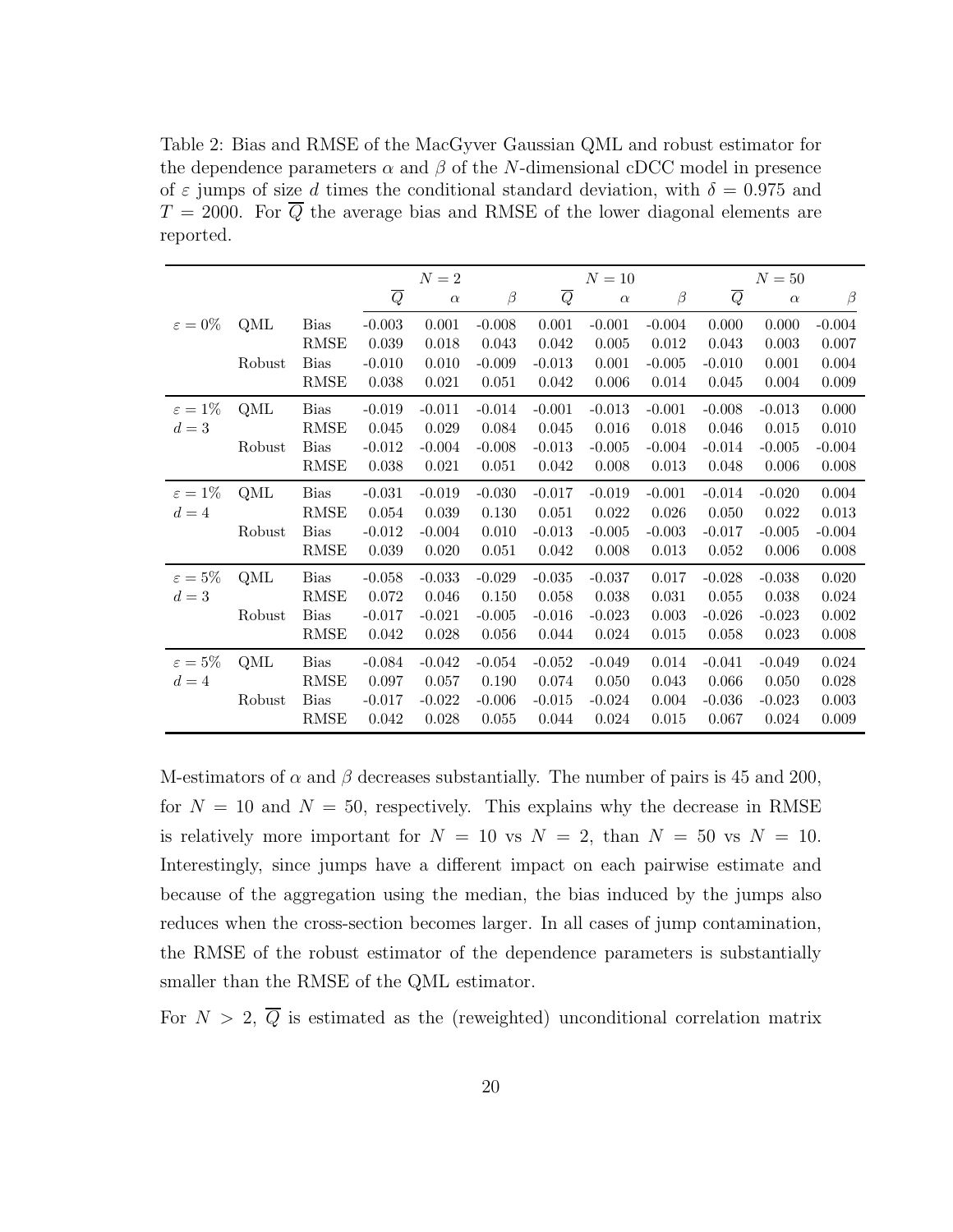of  $P_1 \tilde{S}_1, \ldots, P_T \tilde{S}_T$  with  $P_1, \ldots, P_T$  constructed using the MacGyver estimates of  $\alpha$ and  $\beta$  (see Subsections 3.2-3.4). In Table 2 we report the average bias and RMSE computed on the lower diagonal elements of the estimated unconditional correlation matrix. Since an increase in N reduces the RMSE of the QML estimate of  $\alpha$  and  $\beta$ , we also find a reduction in the RMSE of the classical estimator of  $\overline{Q}$  in the presence of jumps. For  $N = 50$ , the RMSE of the robust and classical estimator are similar, due to the fact that in this simulation study, 60% of the jumps are component-wise leading to a propagation of outliers when the dimension is high. This is consistent with Alqallaf and Zamar (2009) showing that the reweighted correlation estimators have poor breakdown properties in case of independent contamination. In such cases, we recommend to use cellwise weights, as proposed by Van Aelst and Willems (2011).

The results obtained above are for a specific set of dependence parameters, namely  $\alpha = 0.1$  and  $\beta = 0.8$ . In Figures 1 and 2 we report the bias and RMSE of the QML and BIP M-estimators of the bivariate cDCC model when  $\alpha$  ranges between 0.03 and 1 and  $\alpha + \beta$  is fixed at 0.95. The full line shows the bias and RMSE in case of no jumps. The dotted and dashed lines correspond to the case of 5% of additive jumps of size  $d = 3$  and  $d = 4$ , respectively. In the left panel, we see that jumps induce a large increase in the bias and RMSE of the QML estimator and this increase tends to be larger when the jump size increases. The bias and RMSE of the QML estimate of  $\alpha$  (resp.  $\beta$ ) increases for larger values of  $\alpha$  (resp.  $\beta$ ). Comparing the left and right panels of Figures 1 and 2, we see that, for all parameter combinations considered, the robust BIP M-estimator has a smaller bias and RMSE than the Gaussian QML-estimator in the presence of jumps. In the webappendix we repeated the same analysis for  $\alpha + \beta = 0.98$  and obtained similar results.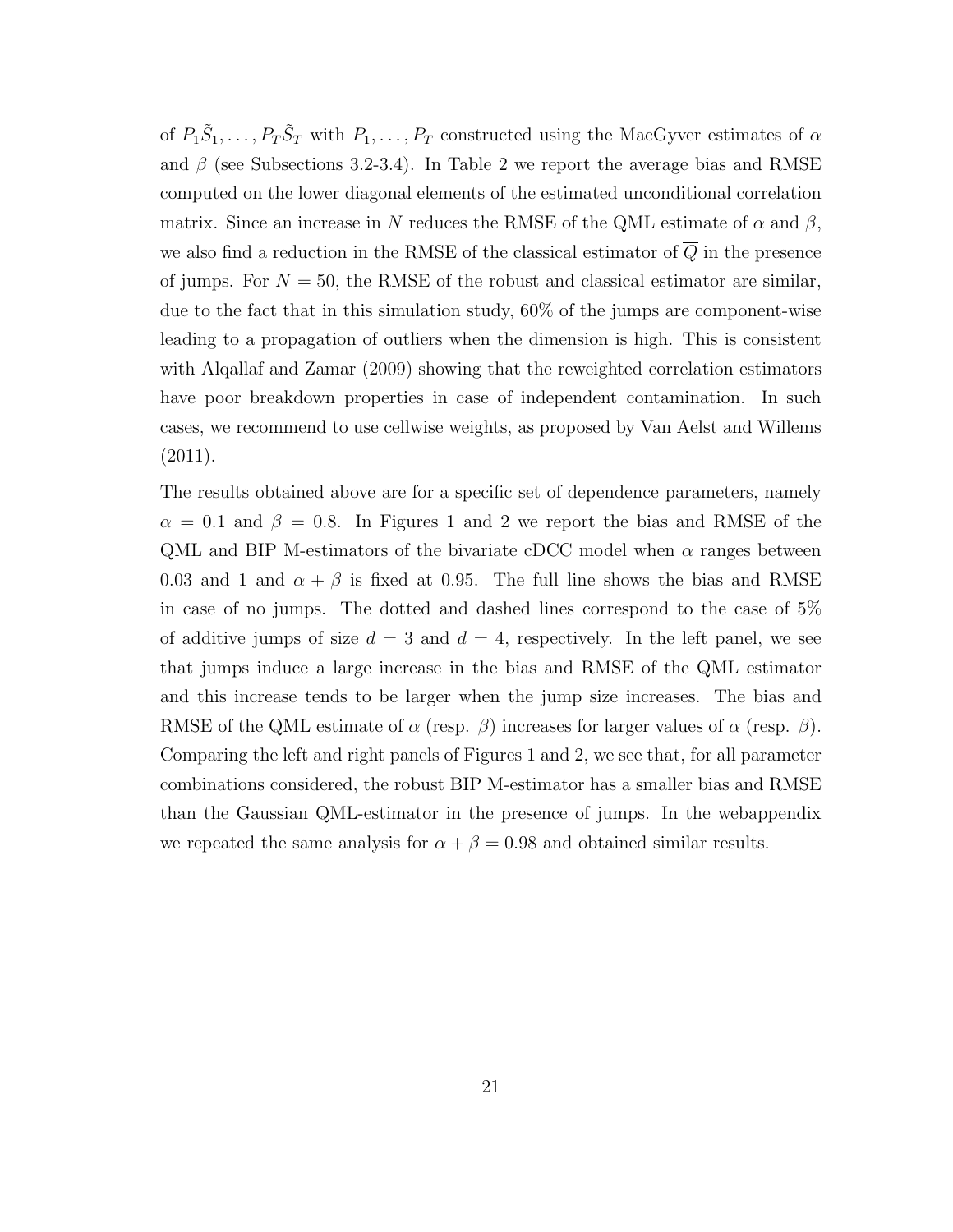

Figure 1: BIAS of the Gaussian QML and robust BIP M-estimator for unconditional correlation  $\overline{Q}$  and the dependence parameters  $\alpha$  and  $\beta$  of the 2-dimensional cDCC model in presence of  $\varepsilon$  jumps of size d times the conditional standard deviation, with  $\delta = 0.975$  and  $T = 2000$  and  $\alpha + \beta = 0.95$ .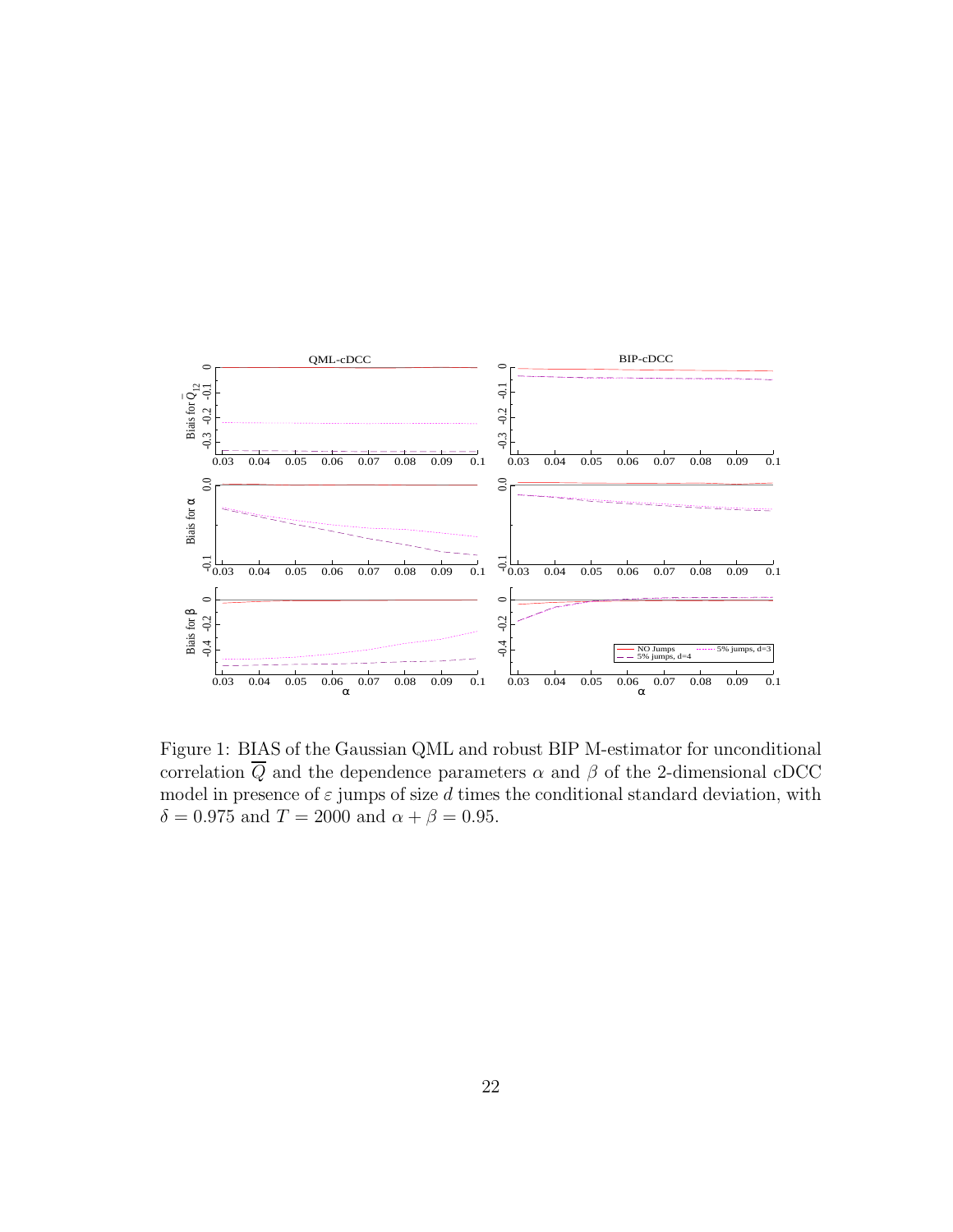

Figure 2: RMSE of the Gaussian QML and robust BIP M-estimator for unconditional correlation  $\overline{Q}$  and the dependence parameters  $\alpha$  and  $\beta$  of the 2-dimensional cDCC model in presence of  $\varepsilon$  jumps of size d times the conditional standard deviation, with  $\delta = 0.975$  and  $T = 2000$  and  $\alpha + \beta = 0.95$ .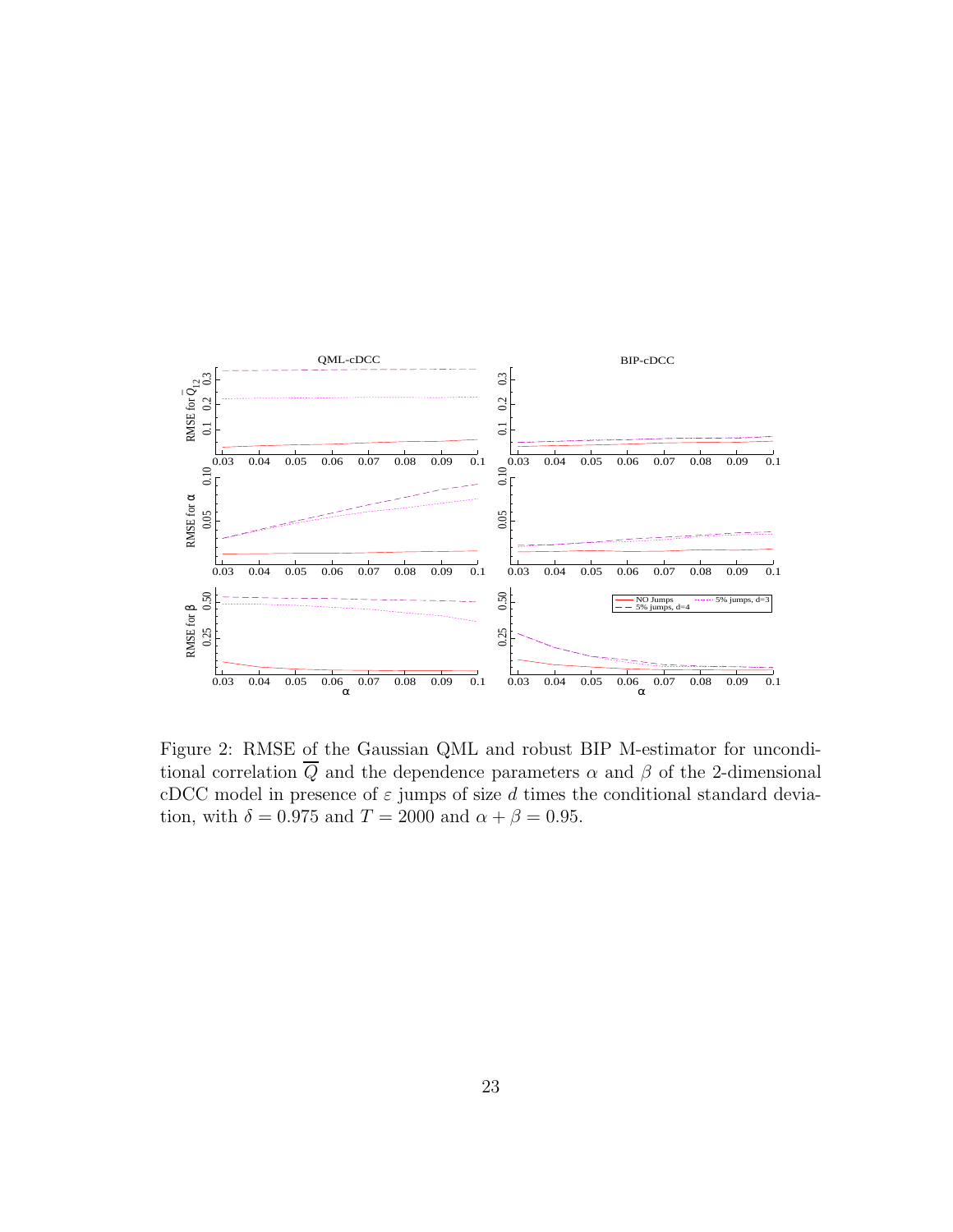## 5 Forecast Evaluation using the Model Confidence Set

Our first application is on forecasting the r–step ahead daily conditional covariance matrix of the EUR/USD and Yen/USD exchange rates over the period 2004–2009. The model confidence set (MCS) approach of Hansen, Lunde, and Nason (2011) is used to compare the forecasts. Given a universe of model based forecasts, the MCS allows us to identify the subset of models that are equivalent in terms of forecasting ability, but outperform all the other competing models. The accuracy of the forecasts is evaluated by comparing the forecast with a high–frequency based ex post measure of the daily covariance matrix and a robust loss function.

The next subsections present the set of competing models, the proxy of the true but unobserved covariance, the data, the loss function, and finally the results of our application. Following Hansen, Lunde, and Nason (2011), we set the significance level for the MCS to  $\alpha = 0.25$  and 10,000 bootstrap samples were used to obtain the distribution under the null of equal forecasting performance.<sup>10</sup>

Set of competing models: We consider eight MGARCH models with a constant conditional mean. The first three models belong to the class of BEKK models proposed by Engle and Kroner (1995). We consider the diagonal  $BEKK(1, 1)$ , the scalar- $BEKK(1, 1)$  and the multivariate exponentially weighted moving average (EWMA) model.<sup>11</sup> The first two models are estimated by Gaussian QML while the EWMA model does not require any parameter estimation (apart from the mean, set here to the empirical mean). We also consider the constant conditional correlation (CCC) model of Bollerslev (1990) and the (consistent) DCC model, with  $GARCH(1, 1)$ specifications for the conditional variances. The CCC and cDCC models are estimated by Gaussian QML using the three step–approach described in Section 3.1 (or two–step for the CCC). The last two models are the BIP versions of the CCC

 $10$ Implementation of this test has been done using the Ox software package MULCOM 2.0 of Hansen and Lunde (2011).

<sup>&</sup>lt;sup>11</sup>The EWMA model has been popularised by Riskmetrics (1996) and is widely used by practitioners. See e.g. Bauwens, Laurent, and Rombouts (2006) for the exact specification of these models.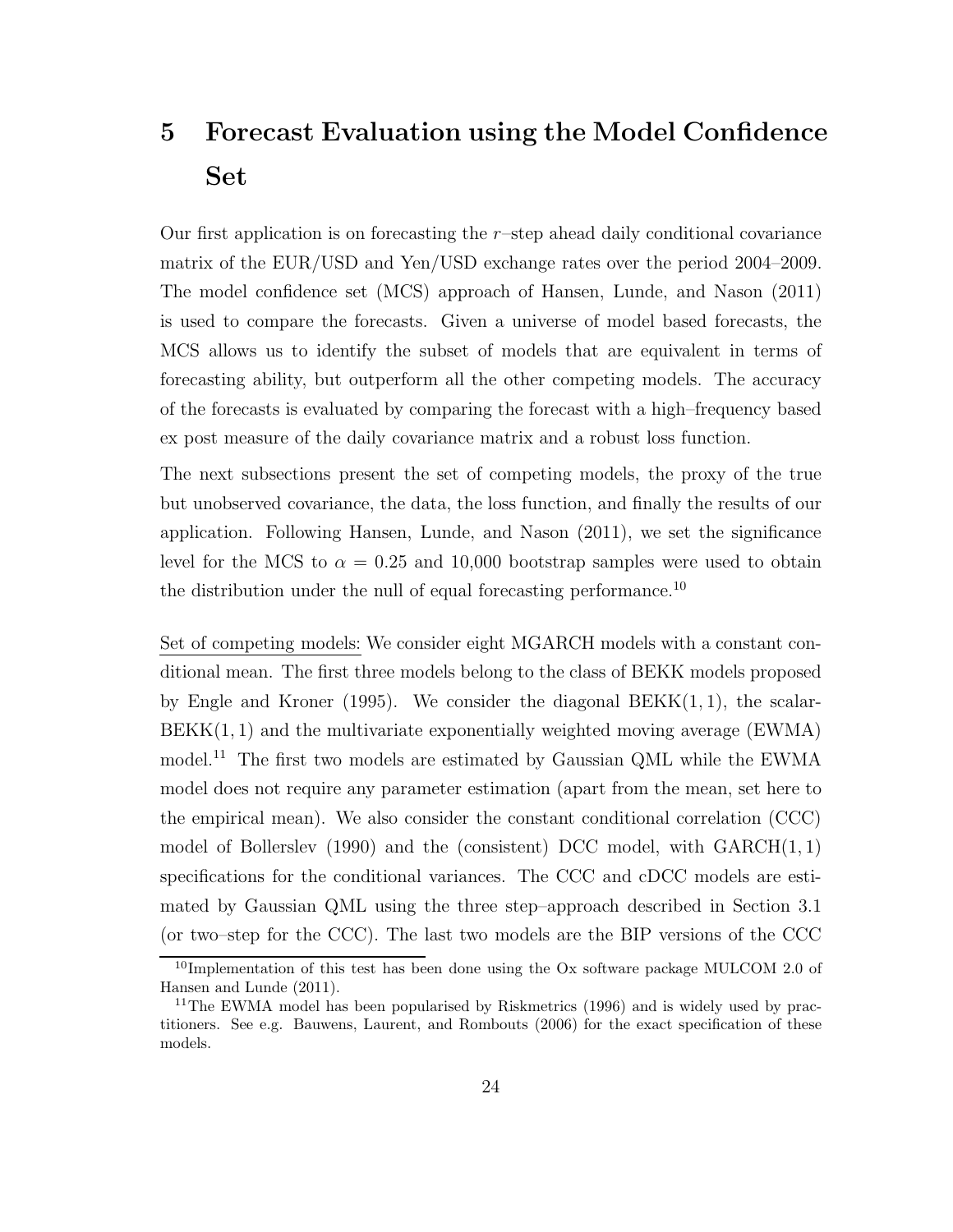and cDCC models. The first step is common to all three models and consists of the estimation of N BIP–GARCH $(1, 1)$  models with variance targeting. The second step corresponds to the estimation of the correlation matrix as described in Section 3.3. We choose  $\delta = 0.975$  for the BIP weight functions.

Proxy: We judge the performance of the competing models through the use of a statistical loss function. The evaluation of the forecasting performance of volatility models is challenging since the variable of interest (i.e., the covariance) is unobservable and therefore the evaluation of the loss function has to rely on a proxy. We consider three proxies based on the theory of quadratic variation of Brownian semimartingale with jumps processes, i.e., the realized covariance (RCov) of Andersen, Bollerslev, Diebold, and Labys (2003), the realized bipower covariation (RBPCov) of Barndorff-Nielsen and Shephard (2004) and the realized outlyingness weighted covariation (ROWCov) of Boudt, Croux, and Laurent (2011a). The motivation for the choice of these proxies is that RCov estimates the total quadratic variation, while RBPCov and ROWCov only estimate the continuous component of the quadratic variation.

Data: Our data consists of daily and 30–minute log–returns computed from the indicative quotes provided by Olsen & Associates, on the Euro (Deutsche Mark before 1999) and the Yen exchange rates expressed in US dollars (EUR and YEN).<sup>12</sup> The sample period goes from January 3, 1995 to December 31, 2009. We removed days with too many missing values and/or constant prices, as well as weekends and holidays when trading is infrequent. The cleaned dataset spans 3819 trading days. One trading day extends from 21.00 GMT on day  $t-1$  to 21.00 GMT on date t. On equity data, Laurent, Rombouts, and Violante (2011) find that the relative performance of MGARCH models depends strongly on the state of the market. We therefore distinguish between the calm market period of 2004–2006 and the turbulent period of the credit crisis in 2007–2009. The standard deviation of the daily EUR and YPY return

<sup>&</sup>lt;sup>12</sup>The 30–minute returns are needed to compute the proxies discussed above. Muthuswamy, Sarkar, Low, and Terry (2001), among others, show that, because of non–synchronicity of trading, correlations are biased toward zero if returns on foreign exchange prices are calculated at ultra high frequencies such as five minutes. For our dataset, the correlation in the 5, 10, 15, 30 and daily EUR and YEN returns is 26%, 30%, 31%, 32% and 34%, respectively.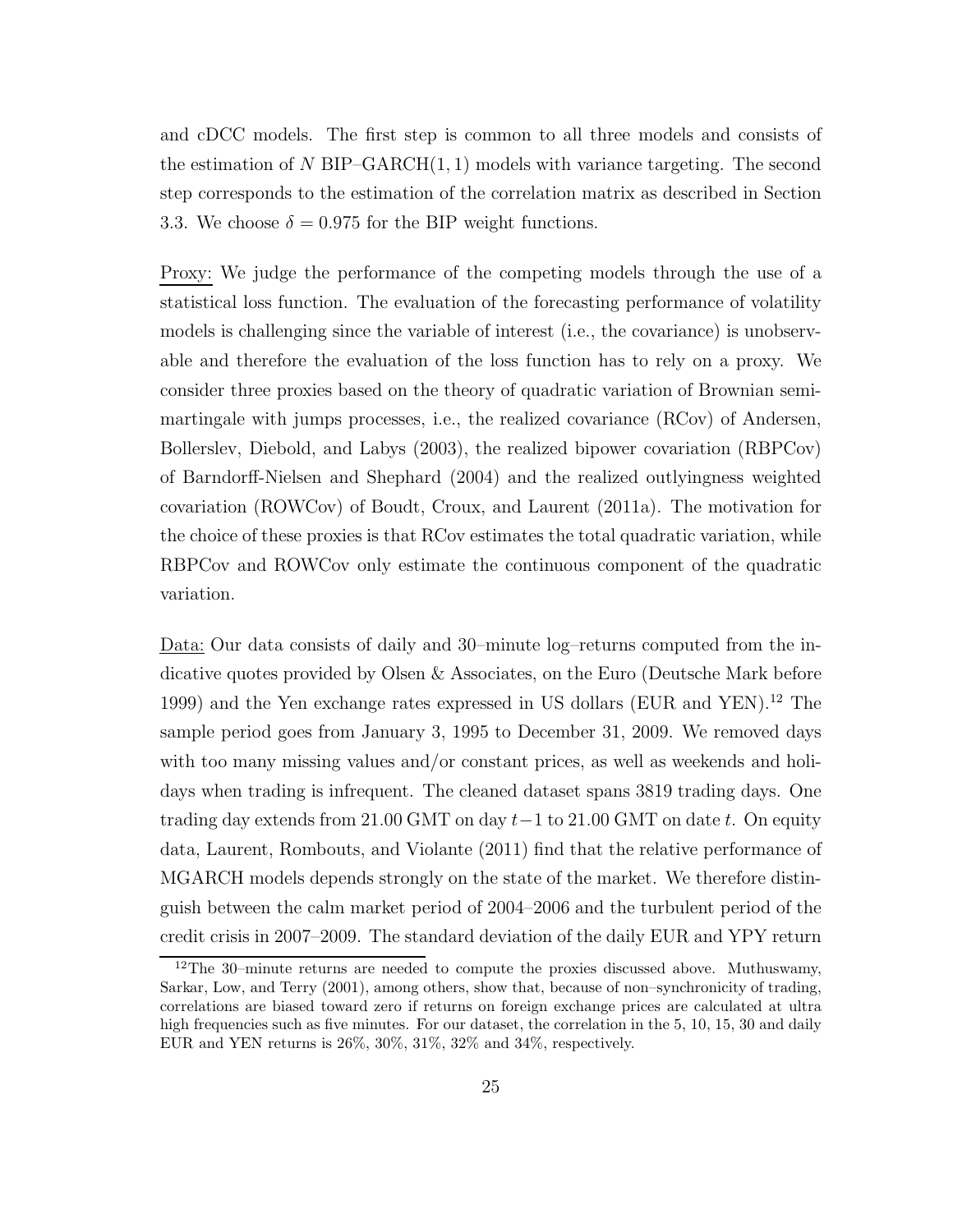is 59% and 56% in the calm period, but increases to 73% and 87% in the turbulent period. From the daily returns, rolling estimation samples of 2303 observations are used to produce the out–of–sample  $r$ –step ahead daily covariance forecasts, with  $r = 1, \ldots, 10$ . In the webappendix we report the time series and scatter plots of the forecasted cDCC and BIP–cDCC variances and covariances. Overall, we find that the difference in the cDCC and BIP–cDCC variances and covariances tends to be small, except for the period October-November 2008, where the cDCC variance forecast for the Yen/USD is almost double the BIP–cDCC forecast. Carnero, Peña, and Ruiz (2012) document that robust variances of stock returns tend to be smaller than standard  $GARCH(1,1)$  variance forecasts. We find a similar result for the exchange rate data: the 1 (10) days ahead GARCH variance forecast is on 63% (58%) and 94% (98%) of the days higher that the BIP-GARCH variance forecast for the EUR/USD and Yen/USD, respectively.

Loss function: In the presence of outliers (or jumps), Preminger and Franck (2007) recommend using forecast performance evaluation criteria that are less sensitive to extreme observations. For this reason we rely on the Entrywise  $1 - (matrix)$  norm, defined as follows:

$$
L_{m,t} = \sum_{1 \le i,j \le N} |\sigma_{i,j,t} - h_{m,i,j,t}|,\tag{5.1}
$$

where  $L_{m,t}$  is the Entrywise 1 - (matrix) norm of model m (for  $m = 1, \ldots, 9$ ) and day t,  $\sigma_{i,j,t}$  and  $h_{m,i,j,t}$ , indexed by  $i, j = 1, ..., N$ , refer respectively to the elements of the covariance matrix proxy for day  $t$  (i.e.,  $\Sigma_t$ ) and covariance forecast of model  $m$  (i.e.,  $H_{m,t}$ ).<sup>13</sup>

Results: Table 5 indicates which models belong to the set of superior forecasting models according to the MCS test. In both the calm and turbulent market regimes,

<sup>13</sup>Hansen and Lunde (2006), Laurent, Rombouts, and Violante (2009) and Patton (2011) show that the substitution of the underlying volatility by a proxy may induce a distortion in the ranking i.e., the evaluation based on the proxy might differ from the ranking that would be obtained if the true target was used. However, such distortion can be avoided if the loss function has a particular functional form or when the proxy is accurate enough. Monte Carlo simulation results reported in Laurent, Rombouts, and Violante (2009) suggest that when the proxy of the daily covariance is computed from high frequency returns (e.g., 30–minute returns like in our case), all loss functions deliver the expected ranking (i.e., the one based on the true covariance) which justifies our choice.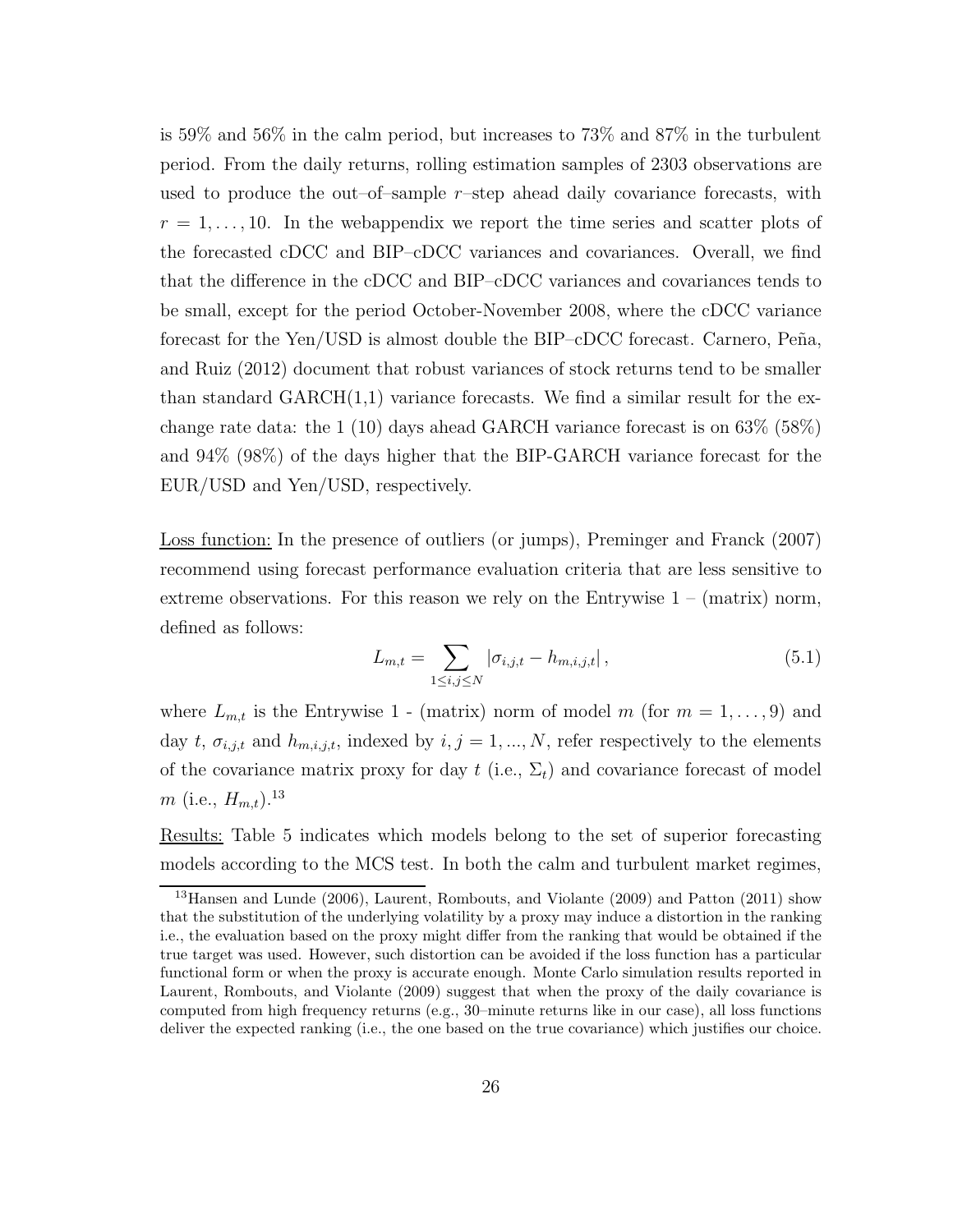|                          | Calm period: 2004-2006 |                |        |                |        |         |                |        |                  |               |              |                |        | Turbulent period: 2007-2009 |        |         |        |        |        |        |
|--------------------------|------------------------|----------------|--------|----------------|--------|---------|----------------|--------|------------------|---------------|--------------|----------------|--------|-----------------------------|--------|---------|--------|--------|--------|--------|
| $\,r\,$                  | $\mathbf{1}$           | $\overline{2}$ | 3      | $\overline{4}$ | 5      | $\,6\,$ | $\overline{7}$ | 8      | 9                | 10            | $\mathbf{1}$ | $\overline{2}$ | 3      | $\overline{4}$              | 5      | $\,6\,$ | 7      | 8      | 9      | 10     |
| <b>RCov</b>              |                        |                |        |                |        |         |                |        |                  |               |              |                |        |                             |        |         |        |        |        |        |
| BIP-cDCC                 | $^{+}$                 | $^{+}$         | $^{+}$ | $^+$           | $^{+}$ | $^{+}$  | $^{+}$         | $^{+}$ | $+$              | $+$           | $^{+}$       | $^{+}$         | $^{+}$ | $^{+}$                      | $^{+}$ | $^{+}$  | $^{+}$ | $^{+}$ | $^{+}$ | $^{+}$ |
| $\operatorname{BIP-CCC}$ |                        | $^{+}$         | $^{+}$ | $^{+}$         | $^{+}$ | $+$     | $+$            | $^{+}$ |                  |               |              |                |        |                             |        |         |        |        |        |        |
| cDCC                     |                        |                |        |                |        |         |                |        |                  |               | $^{+}$       | $^{+}$         |        |                             |        |         |        |        |        |        |
| $_{\mathrm{DCC}}$        |                        |                |        |                |        |         |                |        |                  |               | $^{+}$       | $^{+}$         |        |                             |        |         |        |        |        |        |
| $\rm{CCC}$               |                        |                |        |                |        |         |                |        |                  |               |              |                |        |                             |        |         |        |        |        |        |
| $\mathrm{RM}$            |                        |                |        |                |        |         |                |        |                  |               |              |                |        |                             |        |         |        |        |        |        |
| Scalar-BEKK              |                        |                |        |                |        |         |                |        |                  |               | $^{+}$       | $^{+}$         |        |                             |        |         |        |        |        |        |
| Diag-BEKK                |                        |                |        |                |        |         |                |        |                  |               | $+$          | $^{+}$         |        |                             |        |         |        |        |        |        |
|                          | <b>RBPCov</b>          |                |        |                |        |         |                |        |                  |               |              |                |        |                             |        |         |        |        |        |        |
| BIP-cDCC                 | $^{+}$                 | $^{+}$         |        | $^+$           | $^{+}$ | $^{+}$  | $^{+}$         | $^{+}$ | $\boldsymbol{+}$ | $+$           | $^{+}$       | $^{+}$         | $^{+}$ | $^{+}$                      | $^{+}$ | $^{+}$  | $^{+}$ | $^{+}$ | $^{+}$ | $^{+}$ |
| $\operatorname{BIP-CCC}$ |                        | $^{+}$         | $+$    | $^{+}$         | $^{+}$ | $^{+}$  | $+$            | $^{+}$ |                  |               |              |                |        |                             |        |         |        |        |        |        |
| cDCC                     |                        |                |        |                |        |         |                |        |                  |               | $+$          |                |        |                             |        |         |        |        |        |        |
| DCC                      |                        |                |        |                |        |         |                |        |                  |               |              |                |        |                             |        |         |        |        |        |        |
| CCC                      |                        |                |        |                |        |         |                |        |                  |               |              |                |        |                             |        |         |        |        |        |        |
| RM                       |                        |                |        |                |        |         |                |        |                  |               | $^{+}$       |                |        |                             |        |         |        |        |        |        |
| Scalar-BEKK              |                        |                |        |                |        |         |                |        |                  |               |              |                |        |                             |        |         |        |        |        |        |
| Diag-BEKK                |                        |                |        |                |        |         |                |        |                  |               | $^{+}$       |                |        |                             |        |         |        |        |        |        |
|                          |                        |                |        |                |        |         |                |        |                  | <b>ROWCov</b> |              |                |        |                             |        |         |        |        |        |        |
| BIP-cDCC                 | $^{+}$                 | $^{+}$         | $^{+}$ | $^{+}$         | $^{+}$ | $+$     | $+$            | $^{+}$ | $+$              | $+$           | $^{+}$       | $^{+}$         | $^{+}$ | $+$                         | $^{+}$ | $^{+}$  | $^{+}$ | $^{+}$ | $^{+}$ | $^{+}$ |
| BIP-CCC                  | $^{+}$                 | $^{+}$         | $^{+}$ |                |        |         |                |        |                  |               |              |                |        |                             |        |         |        |        |        |        |
| cDCC                     |                        |                |        |                |        |         |                |        |                  |               |              |                |        |                             |        |         |        |        |        |        |
| DCC                      |                        |                |        |                |        |         |                |        |                  |               |              |                |        |                             |        |         |        |        |        |        |
| CCC                      |                        |                |        |                |        |         |                |        |                  |               |              |                |        |                             |        |         |        |        |        |        |
| RM                       | $^{+}$                 |                |        |                |        |         |                |        |                  |               |              |                |        |                             |        |         |        |        |        |        |
| Scalar-BEKK              |                        |                |        |                |        |         |                |        |                  |               |              |                |        |                             |        |         |        |        |        |        |
| Diag-BEKK                |                        |                |        |                |        |         |                |        |                  |               |              |                |        |                             |        |         |        |        |        |        |

Table 3: Models that have superior forecasting performance for the RCov, RPBCov and ROWCov of EUR/USD and Yen/USD returns in 2004–2006 and 2007–2009, as indicated by the model confidence set approach.

the BIP–cDCC model is selected as having superior forecasting performance for all forecast horizons. Moreover, it always has the smallest value for the loss function. Interestingly, in the calm period a BIP–model without dynamics in the conditional correlations (i.e. the BIP–CCC) often belongs to the set of superior forecasting models. In the turbulent market regime, the RCov and RBPCov are clearly less informative about the best 1-day ahead forecast, since not only the BIP-cDCC, but also the cDCC, DCC, scalar-BEKK and diag-BEKK belong to the model confidence set. But for the ROWCov and for longer horizons (RCov: horizons of at least three days, RBPCov: horizons of at least two days), the BIP-cDCC is the best model according the the MCS procedure.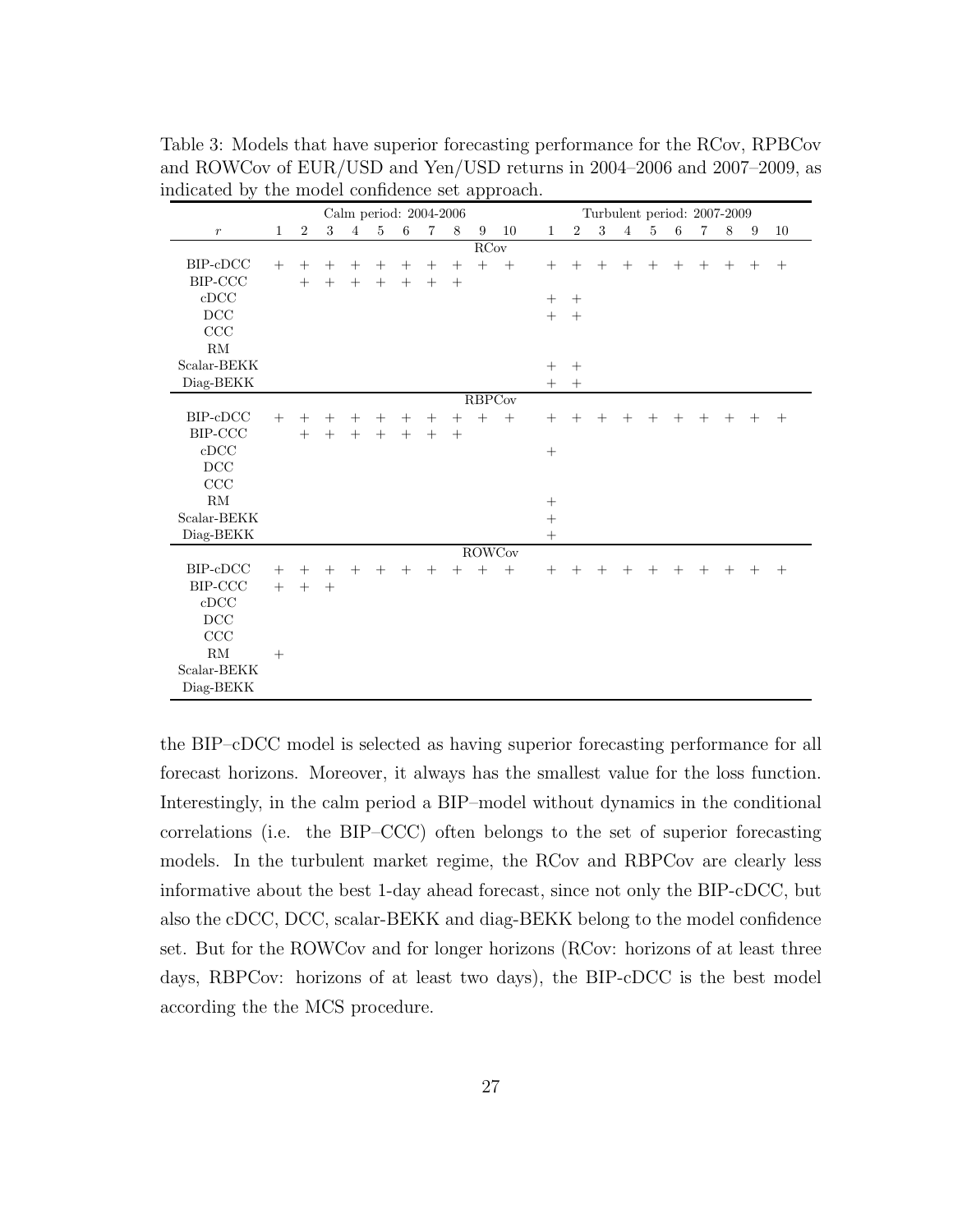### 6 Economic Gains in Portfolio Allocation

Our key empirical application follows from applying the BIP model to the problem of optimal portfolio allocation. We study an investor who adopts a volatility timing strategy where the changes in the ex ante optimal portfolio weights are solely determined by the forecasts of the conditional covariance matrix. The optimal portfolio allocation is supposed to be the minimum variance portfolio; the minimum variance portfolio being the only portfolio on the efficient frontier that is independent of the mean forecast. To make the portfolio allocation more realistic, portfolio weights are required to be nonnegative and less than 10%.<sup>14</sup>

The portfolios are fully invested in equity belonging to the same sector. The initial investment universe consists of all S&P 500 stocks on July 31, 2010. Stocks with missing data at the start of the estimation period and sectors with less than ten stocks in the investment universe are removed.<sup>15</sup> We study the portfolio performance gains obtained by allocating the sector portfolios based on the BIP–cDCC covariance forecasts instead of the forecasts from the baseline cDCC model, over the period January 2004 – July 2009.<sup>16</sup>

Because of the high dimensionality of the covariance estimates, the dependence parameters in the correlation process are estimated using the MacGyver method. Summary statistics of the rolling estimates of  $\alpha$  and  $\beta$  are reported in Table 4. We see that in all cases, the range of estimates of  $\alpha$  and  $\beta$  is much more narrow for the BIP–cDCC method than for the cDCC method. Furthermore, the average estimate of  $\beta$  is for all sectors higher using the BIP–cDCC method than when using the cDCC estimator. Finally note the higher stability of the BIP–cDCC covariance and variance forecasts compared to the cDCC forecasts, as indicated by the first order autocorrelation of the forecasted series.

We split up the evaluation sample in the calm period of 2004–2006 and the turbulent

 $14$ In the webappendix we verify that relaxing such bound constraints on the portfolio weights has little impact on the conclusions regarding the relative profitability of using the BIP–cDCC vs cDCC covariance forecasts.

<sup>15</sup>See the webappendix for the list with tickers.

<sup>&</sup>lt;sup>16</sup>We repeated the analysis for the BIP–CCC vs CCC covariance forecasts and obtained similar conclusions.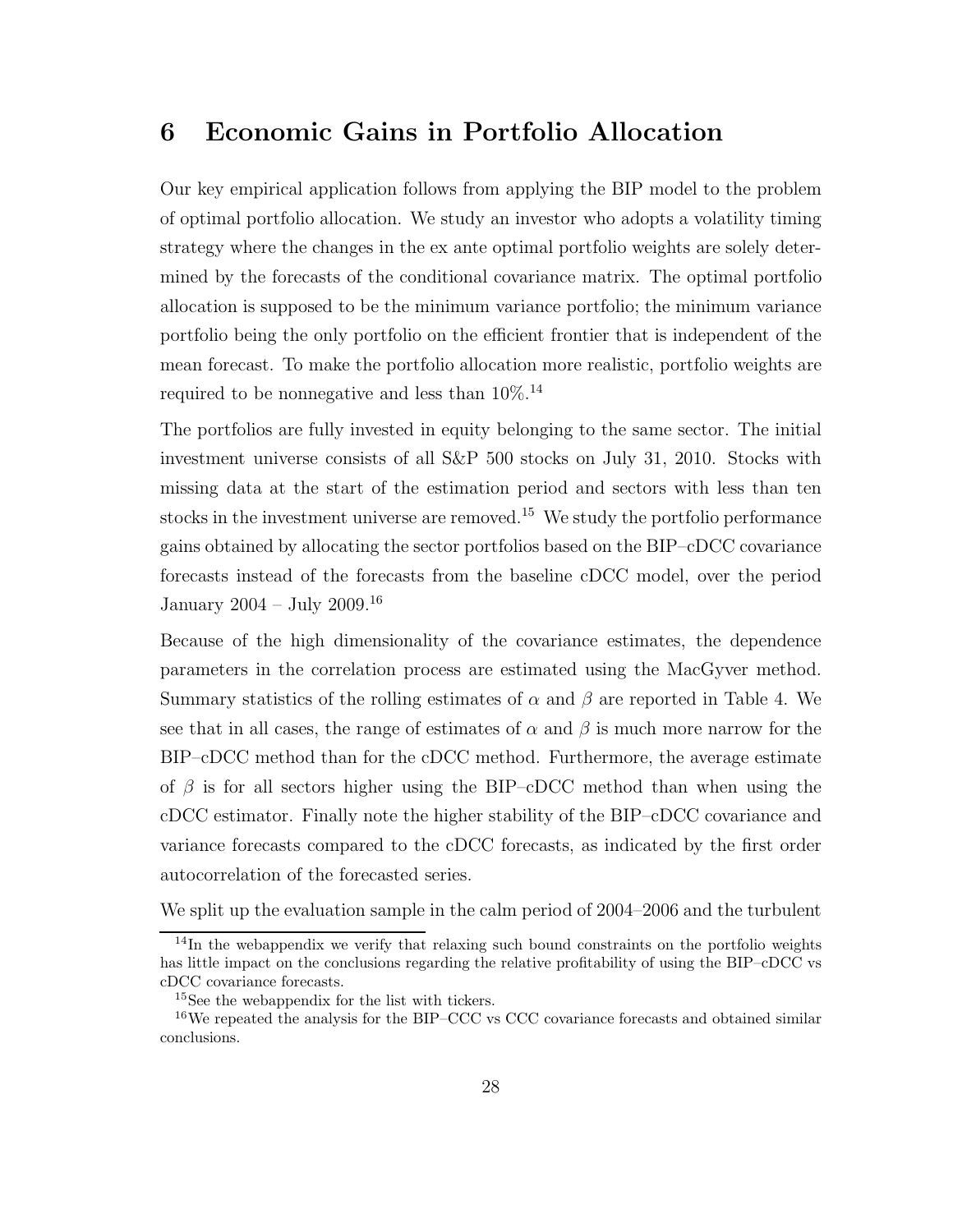Table 4: Summary statistics on rolling estimates of the correlation dependence parameters,  $\alpha$  and  $\beta$ , obtained using the cDCC and BIP-cDCC model. The last two columns report the average first order autocorrelation of the covariance  $(h_{i,j})$  and variance  $(h_{ii})$  forecasts.

|               |               |       | $\hat{\alpha}$ |       |       | $\hat{\beta}$ |       |           | Mean $AC(1)$ |
|---------------|---------------|-------|----------------|-------|-------|---------------|-------|-----------|--------------|
|               |               | min   | mean           | max   | min   | mean          | max   | $h_{i,j}$ | $h_{i,i}$    |
| Cons.Discret. | $_{\rm cDCC}$ | 0.005 | 0.009          | 0.018 | 0.933 | 0.980         | 0.994 | 0.933     | 0.877        |
|               | BIP-cDCC      | 0.006 | 0.008          | 0.028 | 0.978 | 0.990         | 0.997 | 0.978     | 0.990        |
| Cons.Staples  | cDCC          | 0.006 | 0.009          | 0.012 | 0.852 | 0.931         | 0.989 | 0.929     | 0.844        |
|               | BIP-cDCC      | 0.006 | 0.008          | 0.010 | 0.989 | 0.991         | 0.993 | 0.983     | 0.989        |
| Energy        | cDCC          | 0.007 | 0.013          | 0.025 | 0.959 | 0.983         | 0.990 | 0.956     | 0.944        |
|               | BIP-cDCC      | 0.010 | 0.015          | 0.020 | 0.979 | 0.984         | 0.990 | 0.986     | 0.992        |
| Financials    | cDCC          | 0.011 | 0.017          | 0.029 | 0.900 | 0.948         | 0.980 | 0.917     | 0.912        |
|               | BIP-cDCC      | 0.012 | 0.015          | 0.021 | 0.974 | 0.981         | 0.985 | 0.976     | 0.987        |
| Healthcare    | cDCC          | 0.006 | 0.010          | 0.014 | 0.899 | 0.941         | 0.993 | 0.901     | 0.770        |
|               | BIP-cDCC      | 0.006 | 0.007          | 0.009 | 0.990 | 0.992         | 0.994 | 0.976     | 0.985        |
| Industrials   | cDCC          | 0.005 | 0.009          | 0.027 | 0.933 | 0.985         | 0.994 | 0.933     | 0.877        |
|               | BIP-cDCC      | 0.009 | 0.012          | 0.020 | 0.978 | 0.987         | 0.990 | 0.978     | 0.990        |
| IT            | cDCC          | 0.005 | 0.008          | 0.017 | 0.952 | 0.983         | 0.995 | 0.953     | 0.885        |
|               | BIP-cDCC      | 0.010 | 0.012          | 0.016 | 0.983 | 0.987         | 0.989 | 0.981     | 0.993        |
| Materials     | cDCC          | 0.007 | 0.013          | 0.025 | 0.959 | 0.983         | 0.990 | 0.955     | 0.925        |
|               | BIP-cDCC      | 0.009 | 0.011          | 0.014 | 0.986 | 0.989         | 0.991 | 0.987     | 0.990        |

For all sectors, the cDCC and BIP-cDCC estimates of  $\alpha$  and  $\beta$  are significantly different at a 99% confidence level, using the t-test and Wilcoxon tests.

years 2007–2009. Forecasts of the conditional covariance matrix at time  $t$  are based on the data from January 1994 up to  $t - 1$ . We measure the portfolio performance in two ways. First we look at the mean and standard deviation of the out–of– sample daily gross returns. The net return for an investor corresponds to these gross return performance measures, from which the transaction costs are deducted. As an indicator for the transaction costs, we report in Table 5 also the average portfolio turnover. The daily portfolio turnover is defined as the percentage of wealth traded that day:  $\kappa_t = |w_t - w_{t+}|'$ , where  $w_t$  is the vector of weights at the rebalancing period t and  $w_{t+}$  is the vector of weights before rebalancing at t and  $\iota$  is a vector of ones. Finally, we report in Table 5 the difference in Sharpe ratios of the minimum variance portfolios constructed using the proposed robust method versus the classical method in the presence of a proportional transaction cost  $f$ . Then, the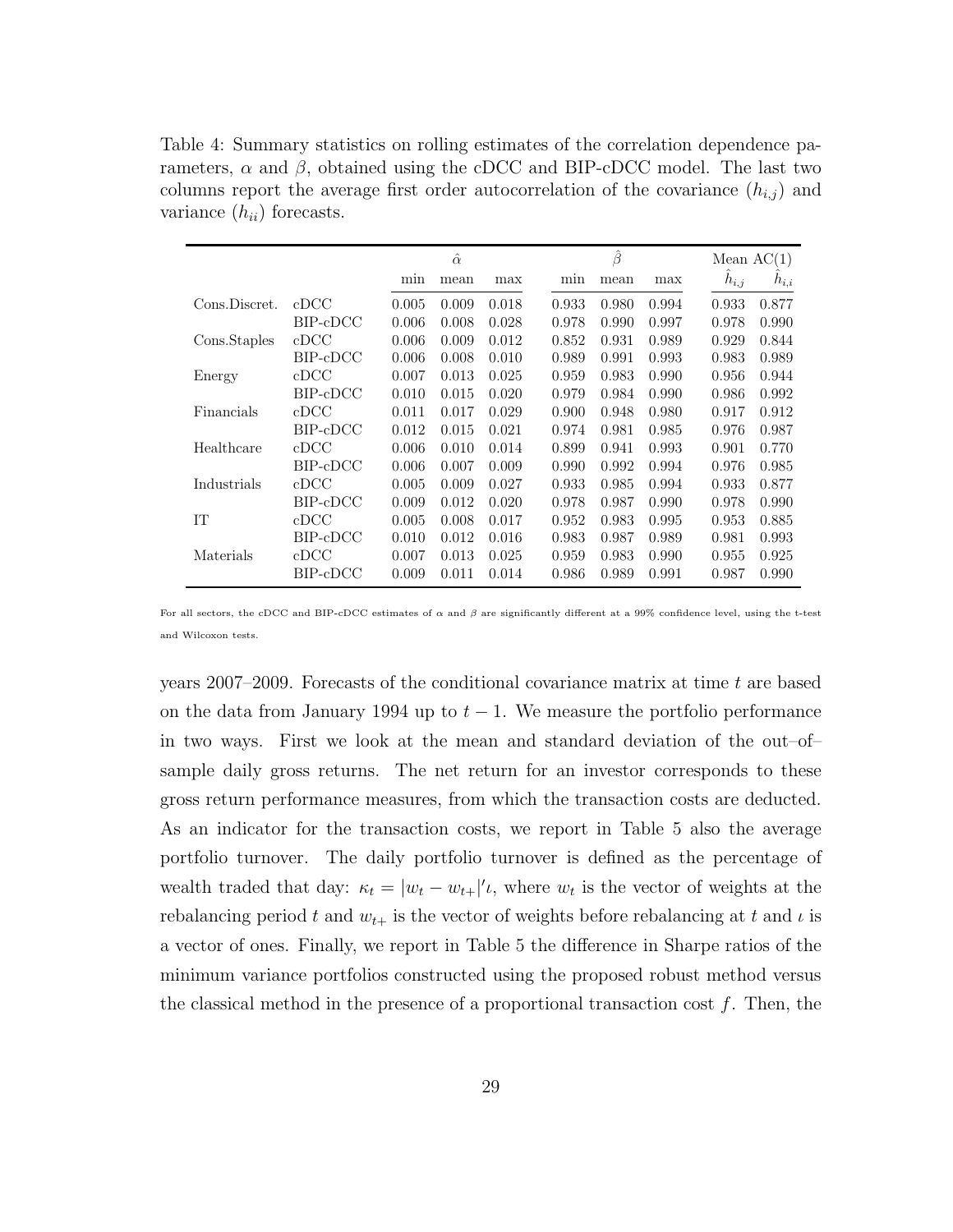daily evolution of the wealth invested is given by

$$
W_{t+1} = W_t (1 - f \cdot \kappa_t)(1 + p_t), \tag{6.1}
$$

with  $p_t$  the portfolio return on trading day t and  $W_0 = 1000$  USD. Following Balduzzi and Lynch (1999), the transaction cost per dollar of portfolio value  $f$  is set to either 0, 1e-4 or 1e-3 USD.

Similarly as in Engle and Colacito (2005), we test for significant differences between the daily portfolio returns, squared returns and turnover using a Diebold and Mariano (1995) type test. It regresses the daily differences between the performance measures of two portfolio methods on a constant and tests whether the estimated constant is significantly different from zero using a Newey-West standard error. The significance of the difference in Sharpe ratio is evaluated using the test of Jobson and Korkie (1981) and Memmel (2003), which uses also Newey-West standard errors. Similar results were obtained when testing using the bootstrap procedure of Ledoit and Wolf (2008).

Note first in Table 5 that the use of the BIP method has no significant impact on the average gross portfolio return, but for most sectors it reduces significantly the portfolio standard deviation. For 11 out of the 16 portfolios considered, the BIP method has a positive impact on the Sharpe ratio, but the impact is not statistically significant. This does not mean that there is no profit for the investor in using the BIP procedure, since the BIP conditional covariance matrices are more stable, resulting in lower portfolio churn and thus lower transaction costs. Indeed, we see that, except for the portfolio invested in the IT sector in 2004-2006, the portfolio turnover is always significantly larger for the classical portfolio than for the robust portfolio. Therefore, even if both procedures have a similar out–of–sample mean return and standard deviation, net of transaction costs, the BIP procedure potentially yields more profits overall. This is illustrated in the last two columns of Table 5. When the Sharpe ratio is computed on the returns net of a 0.1% proportion transaction costs, the difference in Sharpe ratio between the robust and classical allocation method is (except for the IT sector) always positive, and for some sectors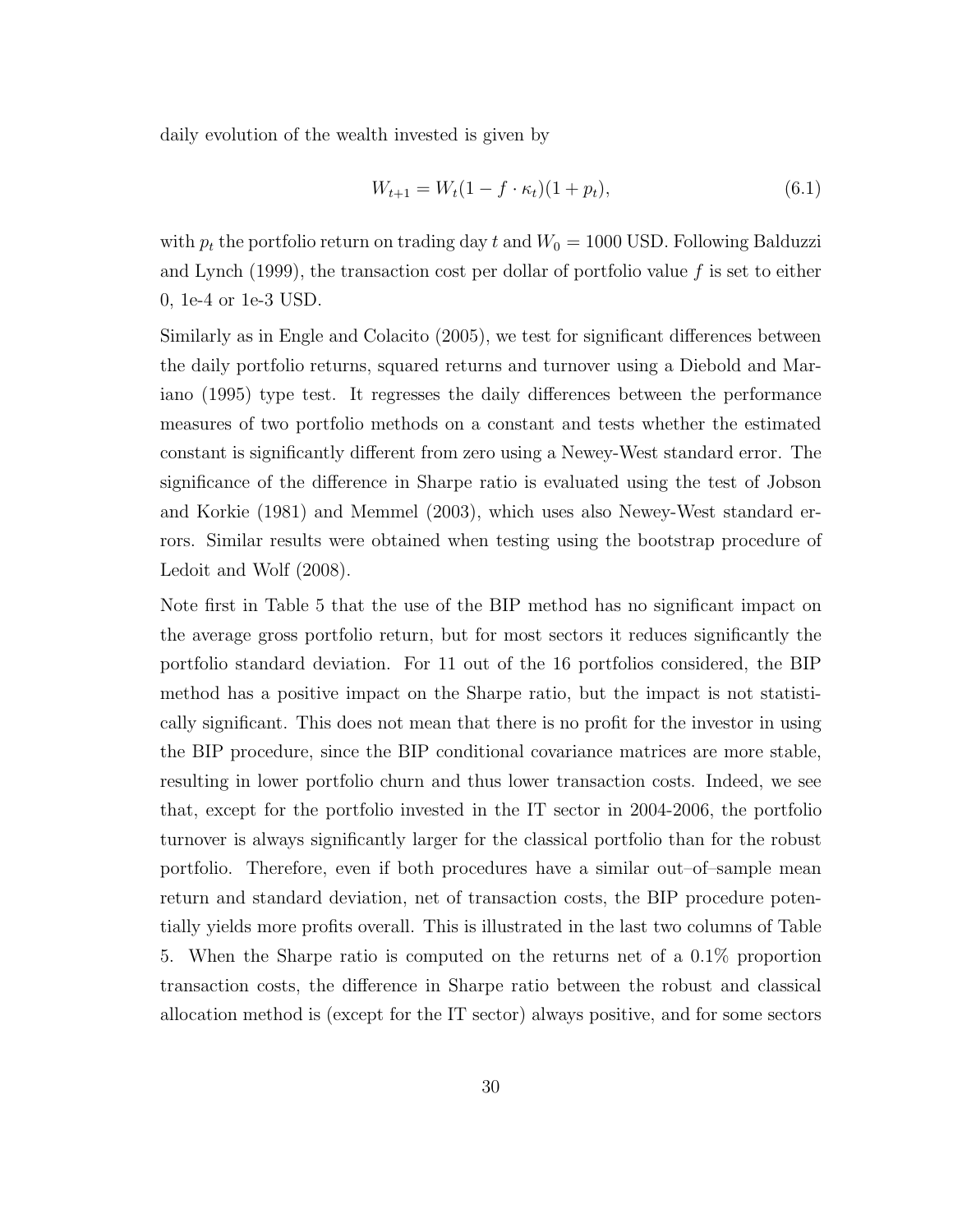Table 5: Summary statistics on out–of–sample performance of minimum variance portfolios based on the BIP–cDCC vs cDCC model: gross returns (annualized mean, standard deviation), portfolio turnover and difference in annualized Sharpe ratio when the proportional trading cost is  $\kappa$ .

|               |          | cDCC            |            |          | $BIP$ - $cDCC$ |            | $\Delta$ SR BIP-cDCC vs cDCC |          |            |  |  |
|---------------|----------|-----------------|------------|----------|----------------|------------|------------------------------|----------|------------|--|--|
|               | mean     | SD <sub>.</sub> | Turn       | mean     | <b>SD</b>      | Turn       | $\kappa=0$                   | $1e-4$   | $1e-3$     |  |  |
| 2004-2006     |          |                 |            |          |                |            |                              |          |            |  |  |
| Cons.Discret. | 0.101    | $0.098***$      | $0.151***$ | 0.114    | $0.102***$     | $0.244***$ | 0.047                        | 0.063    | 0.237      |  |  |
| Cons.Staples  | 0.090    | $0.089*$        | $0.289***$ | 0.089    | $0.086*$       | $0.156***$ | 0.032                        | 0.063    | $0.379*$   |  |  |
| Energy        | 0.325    | $0.233***$      | $0.334***$ | 0.283    | $0.223***$     | $0.173***$ | $-0.126$                     | $-0.111$ | 0.032      |  |  |
| Financials    | 0.209    | $0.118***$      | $0.474***$ | 0.135    | $0.104***$     | $0.321***$ | $-0.474$                     | $-0.459$ | $-0.237$   |  |  |
| Healthcare    | 0.076    | 0.114           | $0.330***$ | 0.090    | 0.111          | $0.205***$ | 0.142                        | 0.174    | 0.395      |  |  |
| Industrials   | 0.129    | $0.106***$      | $0.346***$ | 0.151    | $0.102***$     | $0.195***$ | 0.269                        | 0.316    | $0.601***$ |  |  |
| IT            | 0.111    | 0.132           | $0.165***$ | 0.123    | 0.132          | $0.180***$ | 0.095                        | 0.079    | 0.063      |  |  |
| Materials     | 0.165    | $0.146***$      | $0.270***$ | 0.131    | $0.134***$     | $0.169***$ | $-0.142$                     | $-0.126$ | 0.000      |  |  |
| 2007-2009     |          |                 |            |          |                |            |                              |          |            |  |  |
| Cons.Discret. | $-0.179$ | $0.262***$      | $0.186***$ | $-0.149$ | $0.251***$     | $0.215***$ | 0.032                        | 0.063    | $0.379*$   |  |  |
| Cons.Staples  | $-0.018$ | $0.188***$      | $0.314***$ | 0.005    | $0.176***$     | $0.171***$ | 0.126                        | 0.142    | $0.300**$  |  |  |
| Energy        | $-0.036$ | $0.439***$      | $0.305***$ | 0.001    | $0.429**$      | $0.187***$ | 0.079                        | 0.095    | $0.142*$   |  |  |
| Financials    | $-0.124$ | $0.346*$        | $0.359***$ | $-0.108$ | $0.339*$       | $0.210***$ | 0.047                        | 0.047    | 0.142      |  |  |
| Healthcare    | 0.009    | $0.214***$      | $0.350***$ | 0.016    | $0.201***$     | $0.193***$ | 0.032                        | 0.047    | 0.206      |  |  |
| Industrials   | $-0.068$ | $0.264***$      | $0.373***$ | $-0.059$ | $0.251***$     | $0.220***$ | 0.016                        | 0.032    | 0.158      |  |  |
| IT            | $-0.028$ | $0.282***$      | $0.264***$ | $-0.048$ | $0.273***$     | $0.257***$ | $-0.079$                     | $-0.079$ | $-0.079$   |  |  |
| Materials     | $-0.045$ | $0.311***$      | $0.243***$ | $-0.017$ | $0.303***$     | $0.150***$ | 0.095                        | 0.095    | $0.158*$   |  |  |

∗∗∗, ∗∗ and <sup>∗</sup> indicate significant differences between BIP–cDCC and cDDC at the 1%, 5% and 10% level respectively.

even significantly positive.

## 7 Conclusion

We propose the BIP–cDCC model for multivariate volatility forecasting in the presence of once–off events causing large changes in prices whilst not affecting volatility dynamics. Under this model, extremes have a bounded impact both on the parameter estimates and the volatility forecasts. In an application to forecasting the covariance matrix of the daily returns on the EUR/USD and Yen/USD exchange rates, the BIP–cDCC model always belongs to set of superior forecasting models. Furthermore, for most forecast horizons, it is identified as the best model by the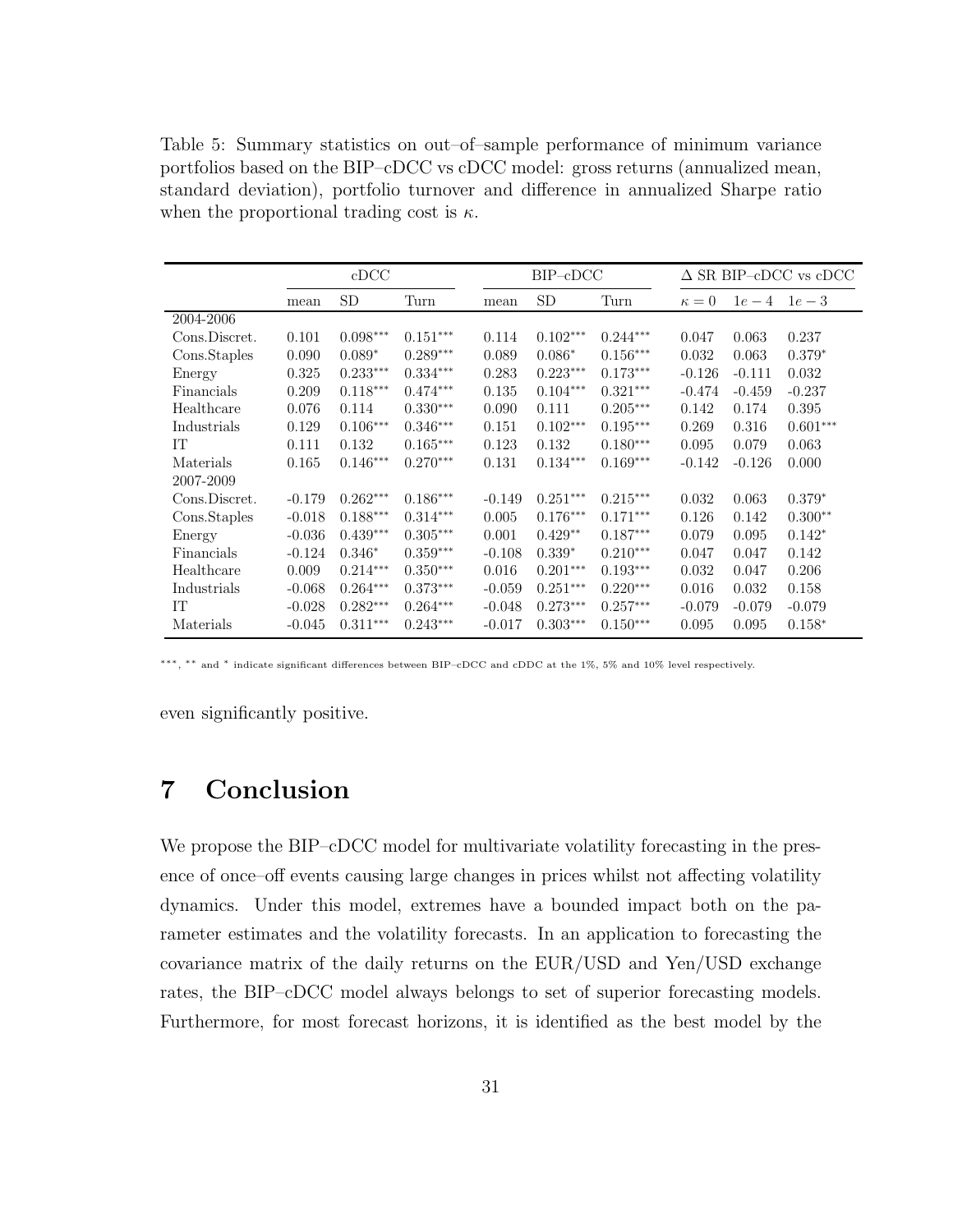model confidence set approach of Hansen, Lunde, and Nason (2011). We also show that for minimum variance allocation of sector portfolios on US stocks, the BIP covariance forecasts reduce significantly the portfolio turnover, while not deteriorating the out–of–sample portfolio return performance.

Throughout the paper we focused on using the  $BIP-GARCH(1,1)$  model for univariate volatility forecasting. A natural extension is to consider volatility models with leverage effects, such as the asymmetric power ARCH model of Ding, Granger, and Engle (1993) or the GJR model of Glosten, Jagannathan, and Runkle (1993), provided the models are adapted such that lagged returns have a bounded impact on future volatility.

A further limitation of the paper is that we only considered one type of outliers, namely those corresponding to price jumps caused by large once–of events. As noted e.g. in Tsay, Peña, and Pankratz (2000), there exist other definitions of outliers in multivariate time series.

We leave further work along these lines for future research.

## References

- AIELLI, G. (2009): "Dynamic Conditional Correlations: on Properties and Estimation," *Unpublished paper: Department of Statistics, University of Florence*.
- Alqallaf, F., V. A. S. Y. V., and R. Zamar (2009): "Propagation of Outliers in Multivariate Data," *Annals of Statistics*, 37, 311–331.
- Andersen, T., T. Bollerslev, F. Diebold, and P. Labys (2003): "Modeling and Forecasting Realized Volatility," *Econometrica*, 71, 579–625.
- Andersen, T. G., T. Bollerslev, and F. Diebold (2007): "Roughing it up: Including Jump Components in the Measurement, Modelling and Forecasting of Return Volatility," *Review of Economics and Statistics*, 89, 701–720.
- Audrino, F., and F. Trojani (2011): "A General Multivariate Threshold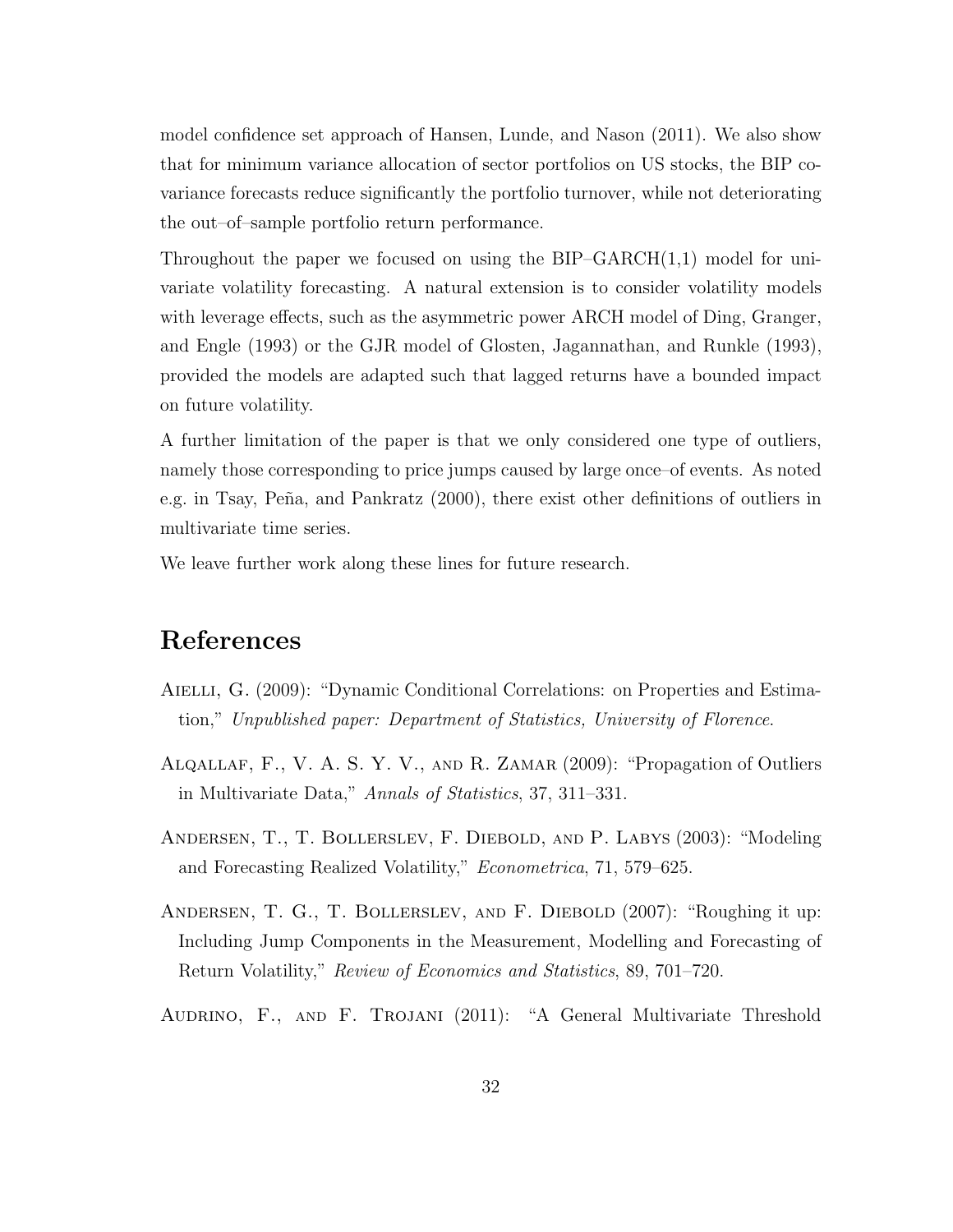GARCH Model with Dynamic Conditional Correlations," *Journal of Business and Economics Statistics*, 29, 138–149.

- BALDUZZI, P., AND A. LYNCH (1999): "Transaction costs and predictability: some utility cost calculations," *Journal of Financial Economics*, 52, 47–78.
- Barndorff-Nielsen, O. E., and N. Shephard (2004): "Measuring the Impact of Jumps in Multivariate Price Processes Using Bipower Covariation," *Discussion paper, Nuffield College, Oxford University*.
- Bauwens, L., S. Laurent, and J. Rombouts (2006): "Multivariate GARCH Models: A Survey," *Journal of Applied Econometrics*, 21, 79–109.
- BAUWENS, L., AND G. STORTI (2009): "A Component GARCH Model with Time Varying Weights," *Studies in Nonlinear Dynamics & Econometrics*, 13/2, article 1.
- BILLIO, M., M. CAPORIN, AND M. GOBBO (2006): "Flexible Dynamic Conditional Correlation Multivariate GARCH Models for Asset Allocation," *Applied Financial Economics Letters*, 2, 123–130.
- Bollerslev, T. (1990): "Modeling the Coherence in Short-run Nominal Exchange Rates: A Multivariate Generalized ARCH Model," *Review of Economics and Statistics*, 72, 498–505.
- BOUDT, K., AND C. CROUX (2010): "Robust M-Estimation of Multivariate GARCH Models," *Computational Statistics and Data Analysis*, 54, 2459–2469.
- BOUDT, K., C. CROUX, AND S. LAURENT (2011a): "Outlyingness Weighted Covariation," *Journal of Financial Econometrics*, 9, 657–684.

(2011b): "Robust Estimation of the Periodicity in Intraday Volatility and Intraday Jump Detection," *Journal of Empirical Finance*, 18, 353–367.

BOUDT, K., J. DANÍELSSON, AND S. LAURENT (2012): "Appendix to Robust Forecasting of Dynamic Conditional Correlation GARCH Models," *Available at www.econ.kuleuven.be/kris.boudt/public*.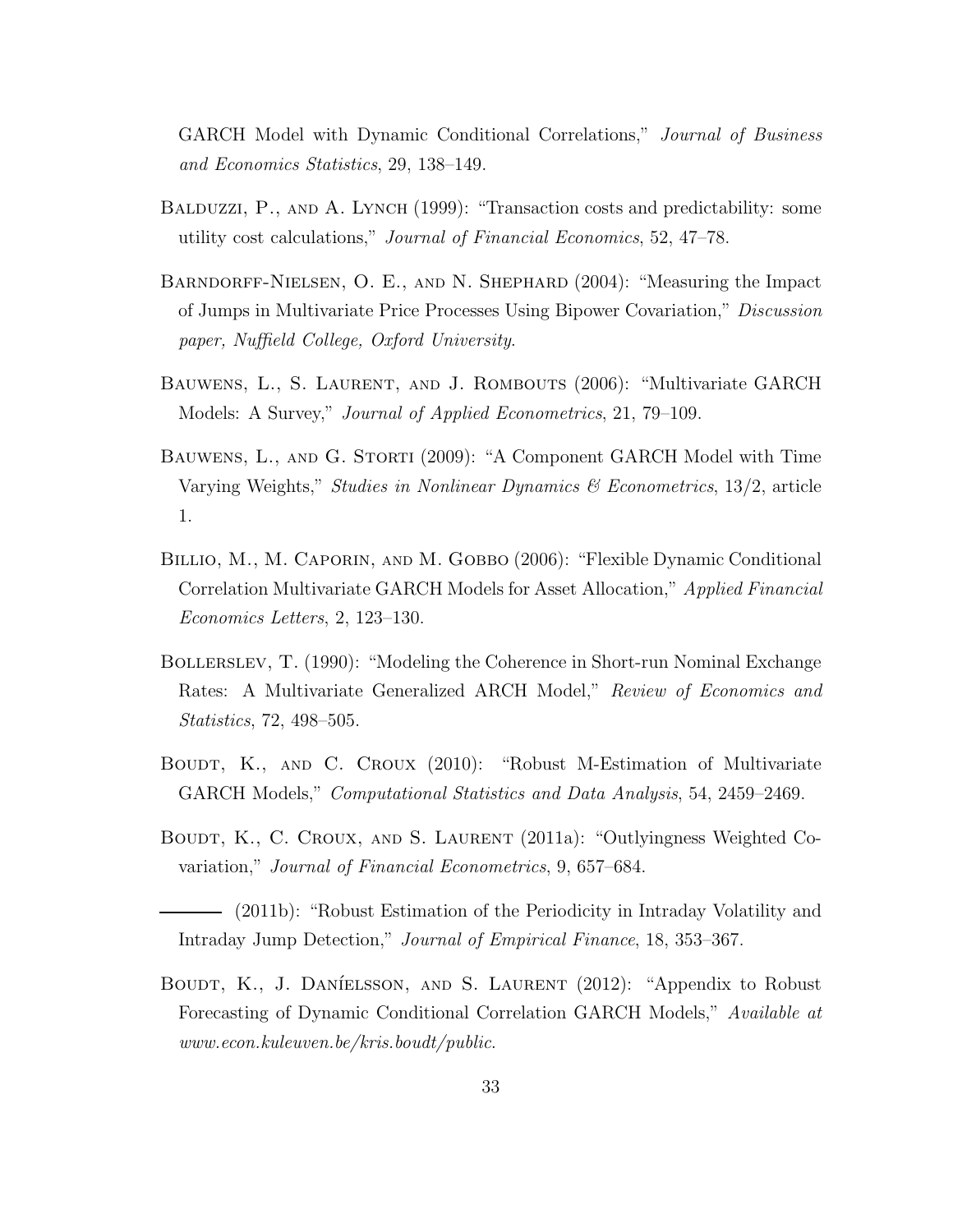- CARNERO, M., D. PEÑA, AND E. RUIZ  $(2006)$ : "Effects of outliers on the identification and estimation of GARCH models," *Journal of time series analysis*, 28, 471–497.
- (2012): "Estimating GARCH volatility in the presence of outliers," *Economics Letters*, 114, 86–90.
- Chan, W. H., and J. M. Maheu (2002): "Conditional Jump Dynamics in Stock Market Returns," *Journal of Business and Economic Statistics*, 20, 377–389.
- CORSI, F., D. PIRINO, AND R. RENÓ (2008): "Threshold Bipower Variation and the Impact of Jumps on Volatility Forecasting," *Journal of Econometrics*, 159, 276–288.
- Cox, D. (1968): "Notes on Some Aspects of Regression Analysis," *Journal of Royal Statistical Society A*, 131, 265–279.
- Croux, C., and C. Dehon (2010): "Influence Functions of the Spearman and Kendall Correlation Measures," *Statistical Methods and Applications*, 19, 497– 515.
- Diebold, F., and R. Mariano (1995): "Comparing Predictive Accuracy," *Journal of Business and Economic Statistics*, 13, 253–263.
- Ding, Z., C. W. J. Granger, and R. F. Engle (1993): "A Long Memory Property of Stock Market Returns and a New Model," *Journal of Empirical Finance*, 1, 83–106.
- Doornik, J. (2009): *Object-Oriented Matrix Programming Using Ox*. Timberlake Consultants Press.
- ENGLE, R. (2002): "Dynamic Conditional Correlation a Simple Class of Multivariate GARCH Models," *Journal of Business and Economic Statistics*, 20, 339–350.

(2009): *The Methodology and Practice of Econometrics: Festschrift for David Hendry*chap. High dimension dynamic correlations, pp. 122–148. Oxford University Press.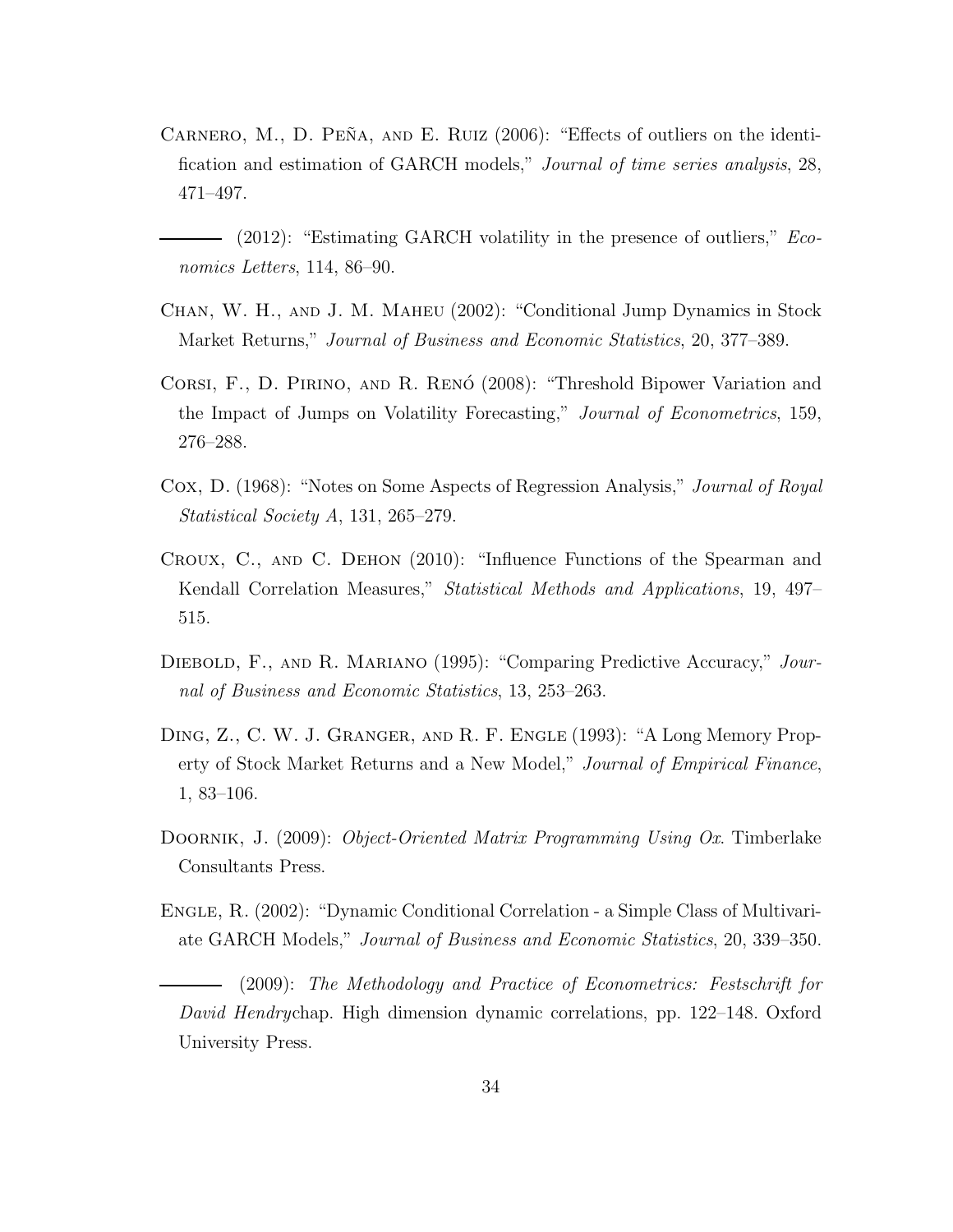- Engle, R., and F. Kroner (1995): "Multivariate Simultaneous Generalized ARCH," *Econometric Theory*, 11, 122–150.
- Engle, R., and J. Mezrich (1996): "GARCH for Groups," *RISK*, 9, 36–40.
- ENGLE, R., N. SHEPHARD, AND K. SHEPPARD (2008): "Fitting vast dimensional time-varying covariance models," *Mimeo*.
- ENGLE, R., AND K. SHEPPARD (2001): "Theorical and Empirical Properties of Dynamic Conditional Correlation Multivariate GARCH," Mimeo, UCSD.
- ENGLE, R. F., AND R. COLACITO (2005): "Testing and Valuing Dynamic Correlations for Asset Allocation," *Journal of Business and Economic Statistics*, 24, 238–253.
- FRANCQ, C., L. HORVATH, AND J.-M. ZAKOIAN (2011): "Merits and Drawbacks of Variance Targeting in GARCH Models," *Journal of Financial Econometrics*, 9, 619–656.
- FRANSES, P., AND H. GHIJSELS (1999): "Additive Outliers, GARCH and Forecasting Volatility," *International Journal of Forecasting*, 15, 1–9.
- Glosten, L., R. Jagannathan, and D. Runkle (1993): "On the Relation Between Expected Value and the Volatility of the Nominal Excess Return on Stocks," *Journal of Finance*, 48, 1779–1801.
- Hafner, C., and O. Reznikova (2011): "On the Estimation of Dynamic Conditional Correlation Models," *Forthcoming in Computational Statistics & Data Analysis*.
- HANSEN, P., AND A. LUNDE (2006): "Consistent Ranking of Volatility Models," *Journal of Econometrics*, 131, 97–121.
- (2011): "MULCOM 2.00, Econometric Toolkit for Multiple Comparisons," http://www.hha.dk/∼alunde/MULCOM/MULCOM.HTM.
- Hansen, P., A. Lunde, and J. Nason (2011): "Model Confidence Sets," *Econometrica*, 79, 453–497.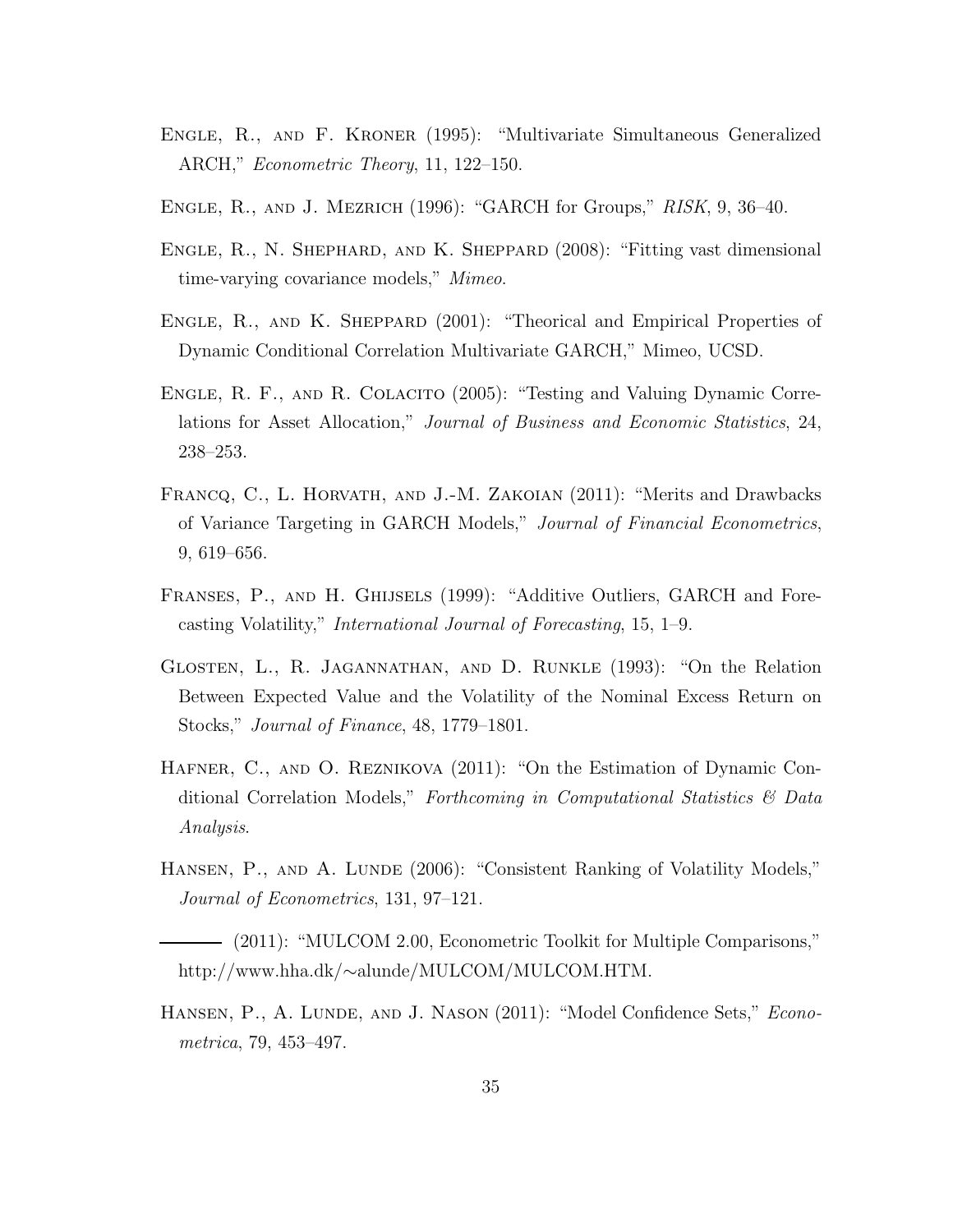- Harvey, A., and T. Chakravarty (2008): "Beta-t-(E)GARCH," Working Paper series, University of Cambridge.
- Healy, M. (1968): "Multivariate Normal Plotting," *Applied Statistics*, 17, 157–16.
- JOBSON, J., AND B. KORKIE (1981): "Performance Hypothesis Testing with the Sharpe and Treynor Measures," *Journal of Finance*, 36, 889–908.
- Laurent, S. (2009): *G@RCH 6. Estimating and Forecasting GARCH Models*. Timberlake Consultants Ltd.
- Laurent, S., J. Rombouts, and F. Violante (2009): "On Loss Functions and Ranking Forecasting Performances of Multivariate Volatility Models," Cirano discussion paper 2009-45.
- (2011): "On the Forecasting Accuracy of Multivariate GARCH Models," *Forthcoming in Journal of Applied Econometrics*.
- LEDOIT, O., AND M. WOLF (2008): "Robust performance hypothesis testing with the Sharpe ratio," *Journal of Empirical Finance*, 15, 850–859.
- LOPUHAA, H. (1999): "Asymptotics of reweighted estimators of multivariate location and scatter," *Annals of Statistics*, 27, 1638–1665.
- Memmel, C. (2003): "Performance hypothesis testing with the Sharpe Ratio," *Finance Letters*, 1, 21–23.
- Mercurio, D., and V. Spokoiny (2004): "Statistical Inference for Timeinhomogenous Volatility Models," *Annals of Statistics*, 32, 577–602.
- Moran, P. (1948): "Rank Correlation and Permutation Distributions," *Proceedings of the Cambridge Philosophical Society*, 44, 142–144.
- Muler, N., and V. Yohai (2008): "Robust Estimates for GARCH Models," *Journal of Statistical Planning and Inference*, 138, 2918–2940.